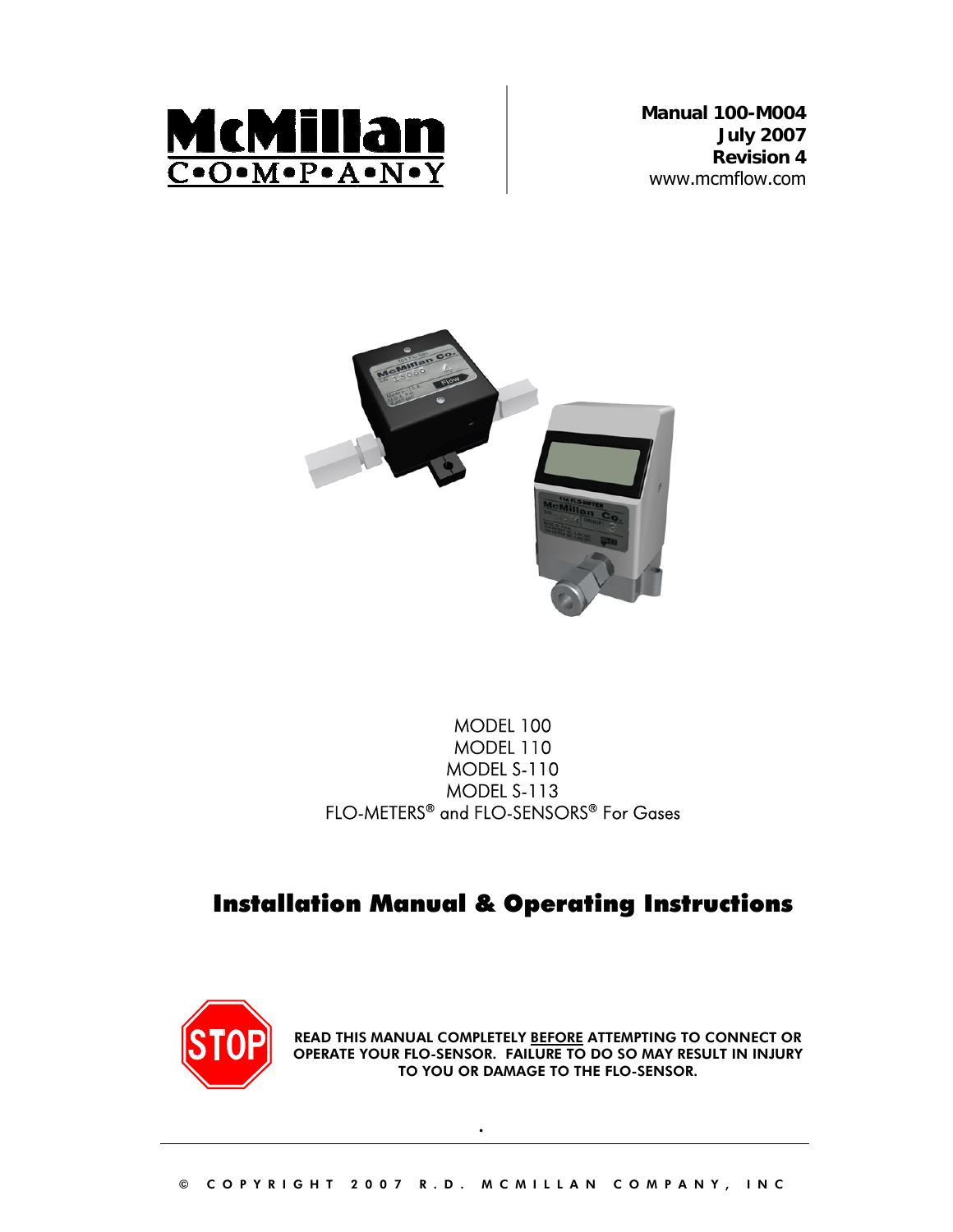| А. |                                                                                                                                                                                                                                                  |
|----|--------------------------------------------------------------------------------------------------------------------------------------------------------------------------------------------------------------------------------------------------|
|    | 2. Product Overview And Principle Of Operation 3                                                                                                                                                                                                 |
| Β. |                                                                                                                                                                                                                                                  |
|    | d) Using a 0-5VDC Output Power Adapter Package 10<br>e) Using a 4-20mA Output Signal Converter Package (D-24VDC)11                                                                                                                               |
| C. |                                                                                                                                                                                                                                                  |
| D. | b) 4-20mA Outputs (Using the 4-20mA Signal Converter) 13<br>3. Operating at Flow Rates Outside the Calibrated Flow Range  14<br>6. Using FLO-SENSORS® or FLO-METERS® with different Gases15<br>3. Returning Units For Repair Or Recalibration 17 |
| E. |                                                                                                                                                                                                                                                  |
| F. |                                                                                                                                                                                                                                                  |
| G. |                                                                                                                                                                                                                                                  |
| Η. |                                                                                                                                                                                                                                                  |
| Ι. |                                                                                                                                                                                                                                                  |
| J. |                                                                                                                                                                                                                                                  |
| K. |                                                                                                                                                                                                                                                  |
| L. |                                                                                                                                                                                                                                                  |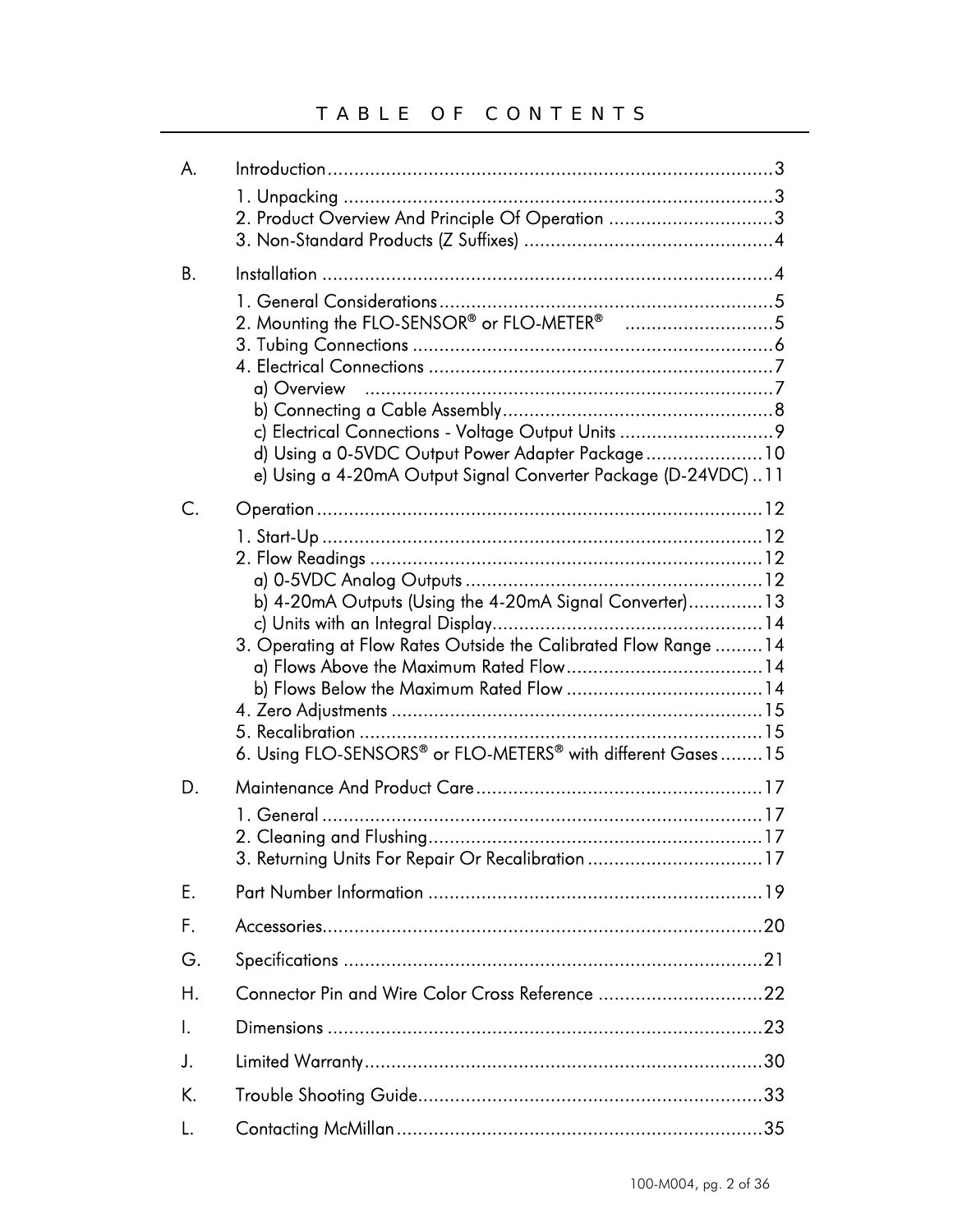## **A. Introduction**

### **1. Unpacking**

McMillan suitably packages all sensors to prevent damage during shipping. If external damage is noted upon receipt of the package, please contact the shipping company immediately. McMillan Company is not liable for damage to the device once it has left the manufacturing premises.

Open the package from the top, taking care not to cut too deeply into the package. Remove all the documentation and contents. Take care to remove all the items and check them against the packing slip. The products should also be checked for any concealed shipping damage. If any shortages or damage is noted, please contact the shipping company and/or McMillan Company to resolve the problem.



**Typical Contents of Box Sensor, Calibration Certificate & Instruction Manual (Model 100 shown, other models similar).** 



**Caution:** Take care not to **drop** your sensor or subject it to sudden impact. Read the installation section of this manual before providing power or tubing connections to the unit. Any damage caused by improper installation or careless handling will not be repaired under warranty (see limited warranty on page 30 for more details).

### **2. Product Overview and Principle of Operation**

McMillan Micro Turbine Wheel FLO-SENSORS® for gases are capable of measuring volumetric flows as low as 20-100 ml/min or as high as 100- 500 l/min. Highly repeatable results are achieved using a patented Pelton Turbine Wheel flow sensor design. This proven design minimizes zero drift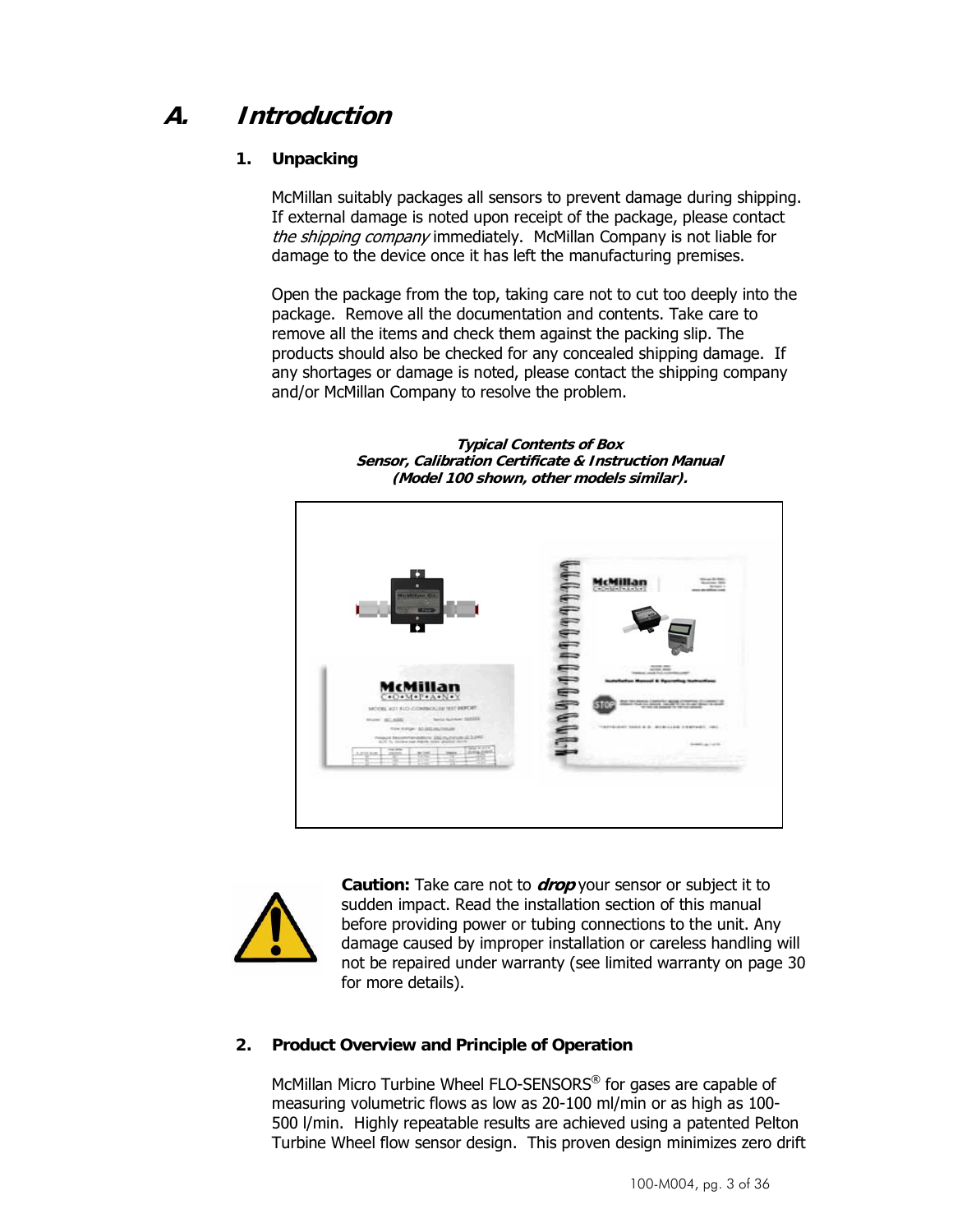while maintaining fast response and linear outputs with virtually no maintenance.



McMillan's patented technology measures flow using a miniature turbine wheel similar in size to a U.S. dime (16 mm diameter, 0.75 mm thick). The microturbine wheel is supported on a very small sapphire shaft that is held in position by two sapphire bearings.

As flow passes through the FLO-SENSOR®, a precision machined nozzle directs the gas onto the very small teeth of the micro-

turbine wheel. This causes the wheel to spin at a speed proportional to the volumetric flow rate.

The micro-turbine wheel has alternating white and black sections evenly spaced on one side of the wheel. An infrared light beam is directed onto the wheel. As the wheel rotates the infrared beam is reflected off each white section. The reflected beam is detected by a phototransistor that converts the reflections into electrical pulses. As the wheel spins faster the pulse rate increases. Processing circuitry provides analog and/or pulse output that are linearly proportional to the volumetric flow rate

When the wheel stops (under zero flow conditions), no pulses are generated. Consequently, zero drift is not possible and zero adjustments are never required.

Every unit is supplied with a calibration certificate detailing the results obtained during calibration. Units are calibrated using AIR as the reference media. Flowing gases with different physical characteristics may effect the calibration.

### **3. Non-Standard Products (Z Suffixes)**

Please note that the installation instructions, operating instructions, and specifications included within this manual apply to standard production models only. If your FLO-SENSOR® or FLO-METER® has a "Z" suffix (e.g. 100-Z0123) then your unit is non-standard. Contact the factory to check if the installation, operation, or specifications of your sensor are different than detailed in this manual.

### **B. Installation**



**Caution: Do not exceed the pressure, temperature or power operating ranges detailed in the SPECIFICATIONS section of this manual. McMillan Company shall not be liable for any damage or injury caused by incorrect operation of their products.**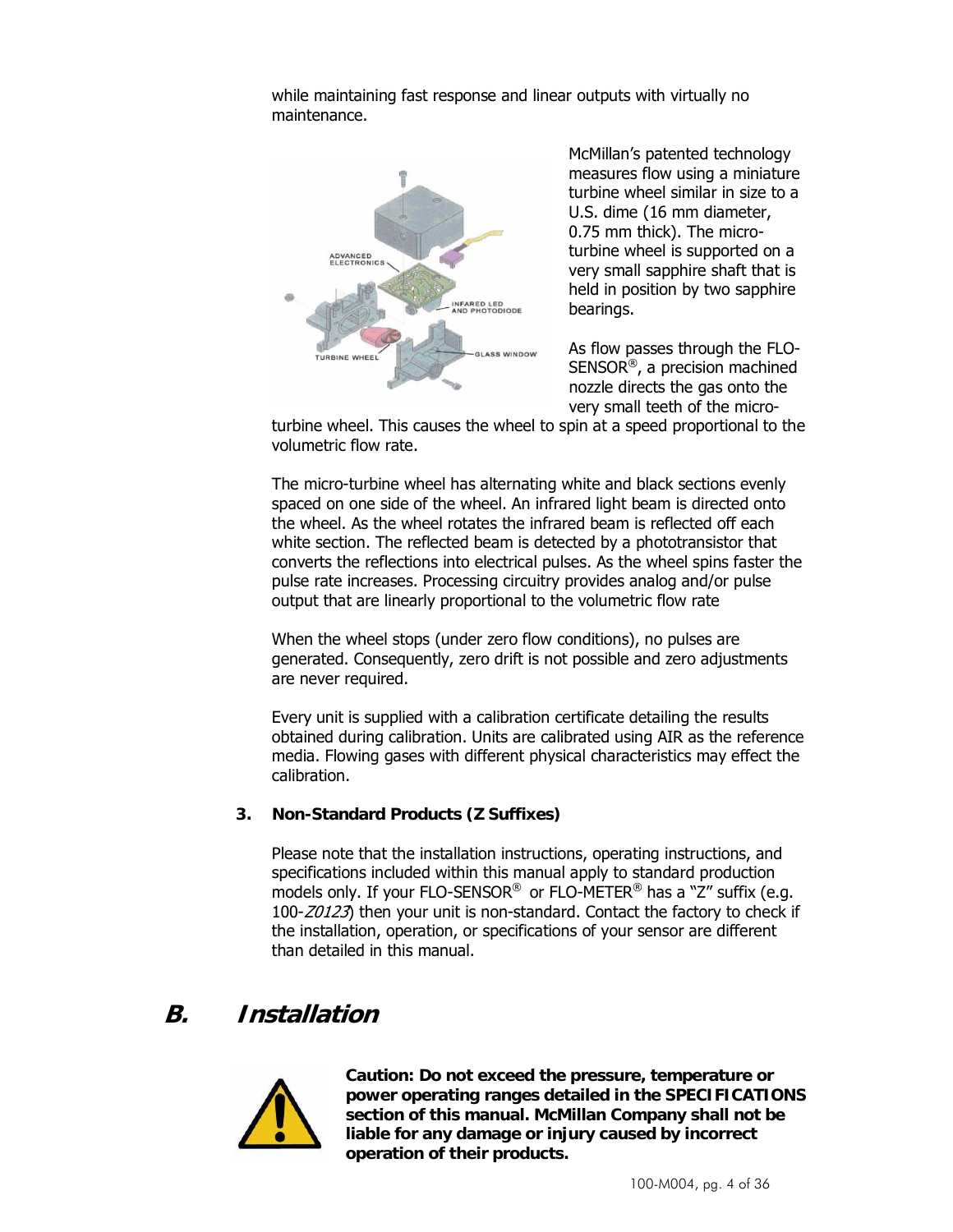#### **1. General Considerations**

It is recommended that a safety shut-off valve be installed upstream of (before) the sensor.

All wetted parts should be checked for compatibility with the gas to be used. If there are any incompatibilities eg. highly corrosive gas, then the unit may be damaged or fail prematurely. Such damage will not be repaired under warranty.

Units should be installed in a clean, dry environment with an ambient temperature that is as stable as possible. Avoid areas with strong magnetic fields, strong air flows or excessive vibration.

If the gas to be used may contain particles larger than 25 microns then a filter (25 microns or less) should be installed upstream of (before) the unit.

**2. Mounting the FLO-SENSOR® or FLO-METER®.** 



**Caution: On high flow units (2.0-10.0 L/min, range 9, and above) DO NOT disassemble the shunt / mounting plate assembly or the unit will not operate correctly and the warranty will be void.** 

McMillan FLO-SENSORS® and FLO-METERS® have no particular installation requirements so may be mounted in any convenient position. For optimum results the unit should be mounted with the mounting feet horizontal on top of a flat horizontal surface. This is the same position that the unit is calibrated in at the factory. Please contact the McMillan Service Department if calibration for mounting in another orientation is desired.

It is recommended that units be fixed to a suitable substrate with #4 screws using the two mounting holes provided.



**Mounting The Sensor (mounting hardware not included with sensor)**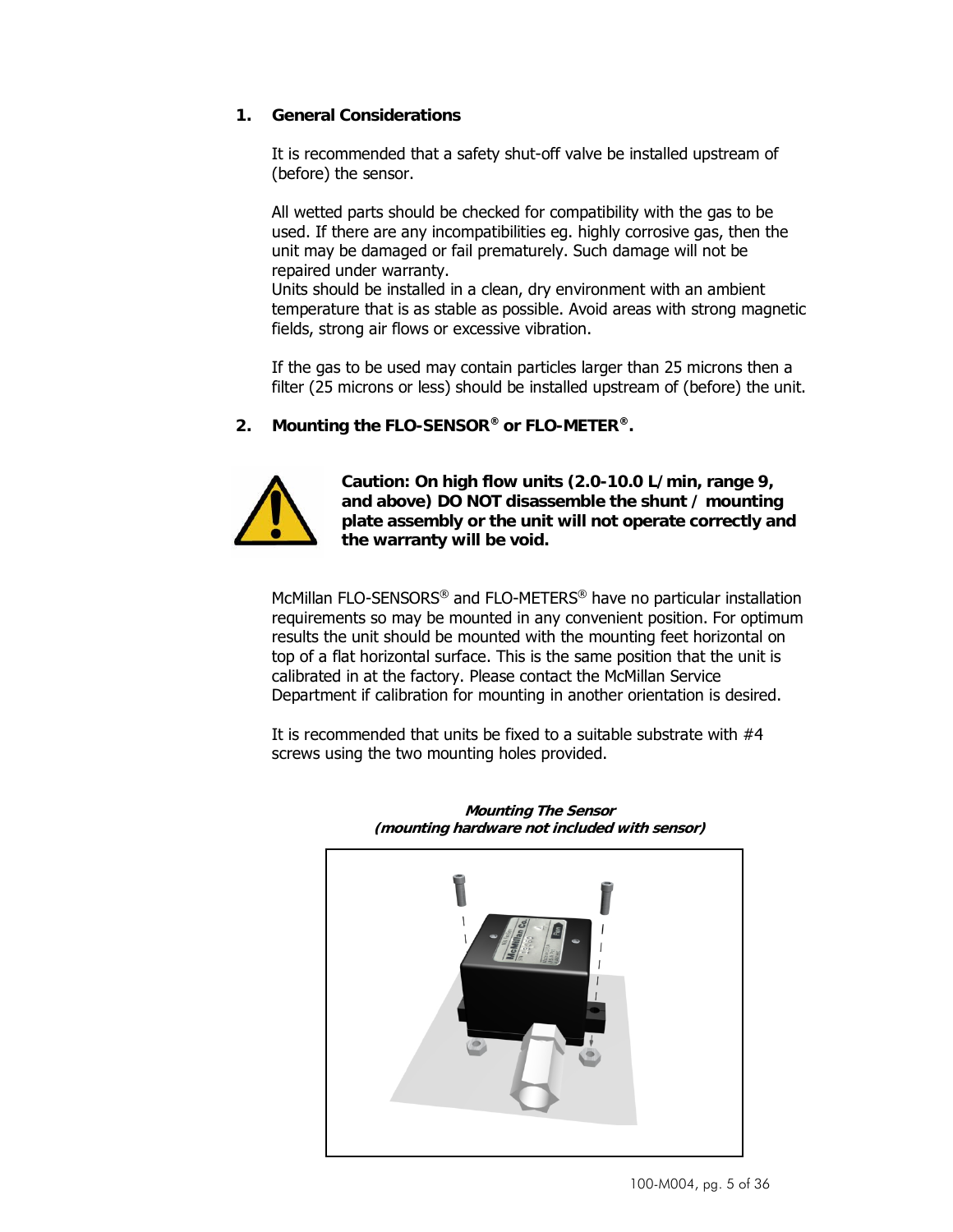**3. Tubing Connections** 



**CAUTION: DO NOT FLOW ANY LIQUID THROUGH A GAS FLO-SENSOR® OR FLO-METER®. THIS WILL SERIOUSLY EFFECT THE PERFORMANCE AND VOID THE WARRANTY.** 



**CAUTION: DO NOT FLOW A HIGH PRESSURE GAS THROUGH THE SENSOR. A BURST OF HIGH PRESSURE GAS MAY CAUSE THE UNIT TO BE DAMAGED. ALWAYS FLOW GAS AT A PRESSURE AND FLOW RATE WITHIN THE SPECIFCATIONS OF THE UNIT** 

All tubing must be clean, dry and without crimps, burrs or scratches.

Only use the factory installed fittings on the unit. If the fittings are removed the calibration of the unit may be effected and leaking may occur. If different fittings are required please contact the McMillan Company Service Department for assistance.

When connecting the sensor to the tubing a wrench should be used to stop the fitting rotating in the sensor body. Take care not to over tighten the fittings or leaking may occur.



**Connecting and tightening the Fittings (S Series shown, other models similar)** 



**Caution: DO NOT over tighten the fittings into the FLO-SENSOR® or FLO-METER® body. Excessive force may damage the sensor body. This type of damage will NOT be repaired under warranty.**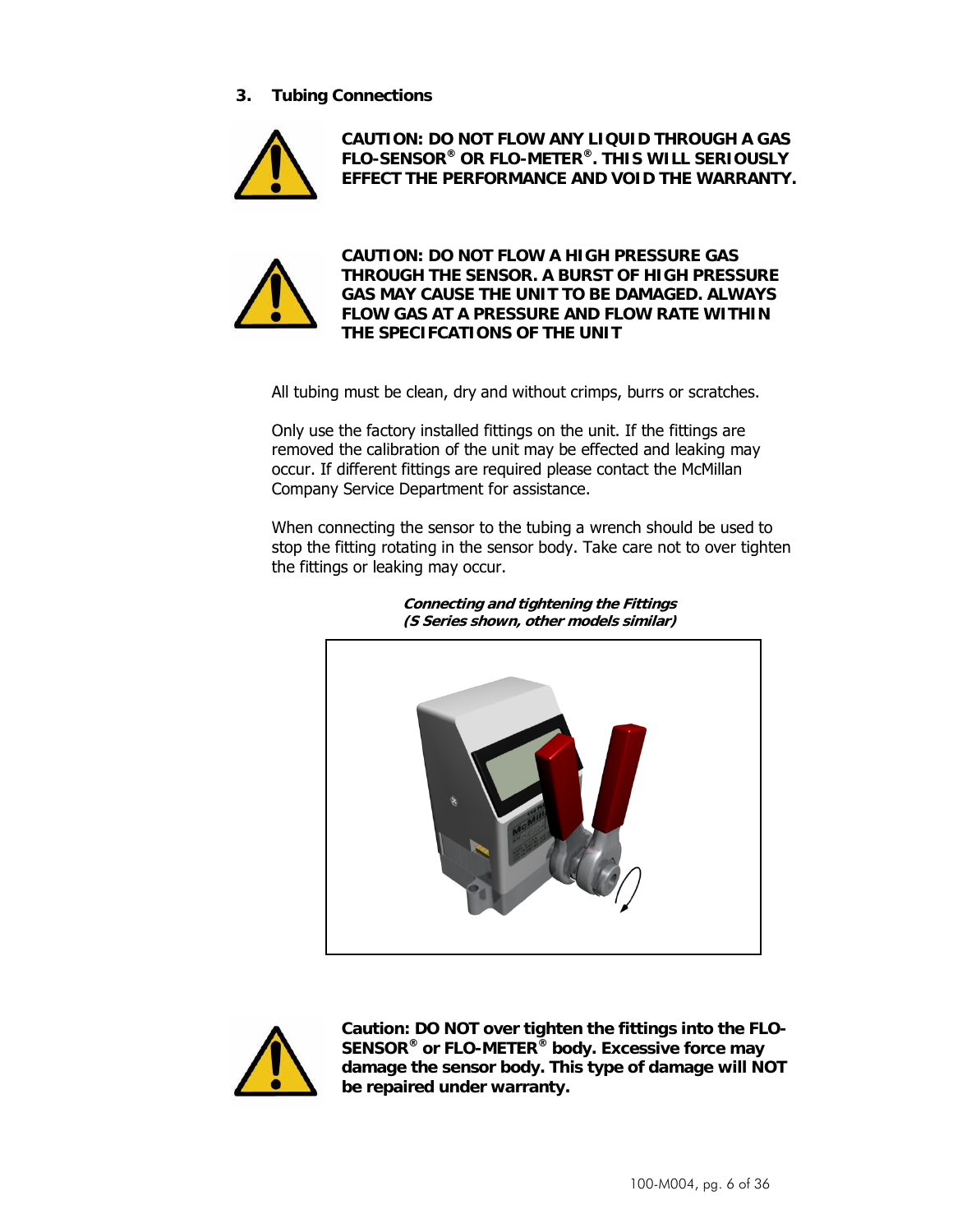The flow direction for the FLO-SENSORS<sup>®</sup> or FLO-METERS<sup>®</sup> is clearly marked on the label. Do not reverse the flow direction or the unit will not function correctly.



**Close Up of Label Showing Flow Directions (Model 101 shown, other models similar)** 

The tubing ID should be as large as possible to avoid restrictions and turbulence. For the best results, a straight length of tubing before the unit is recommended. This should be 20 times the tubing I.D. or greater

#### **4. Electrical Connections**



Caution: Incorrect wiring may cause severe damage to the unit. Applying an AC voltage (115VAC or 230VAC) directly to the unit will cause damage. Read the following instructions carefully before making any connections.

### **a) Overview**

McMillan FLO-SENSORS® for gases provide a 0-5VDC output proportional to the volumetric flow rate. This output may be connected to a display, data acquisition system or voltmeter. The Model 110, S-110 and S-113 FLO-METERS® feature an integral display that provides a local flow reading. These units also have a 0-5VDC analog output available. If required, this may be connected to another display, data acquisition system or voltmeter.

A stable D.C. power supply is required to operate the unit. The voltage and current requirements depend on the configuration of the unit. Full details may be found in the Specification section of this manual.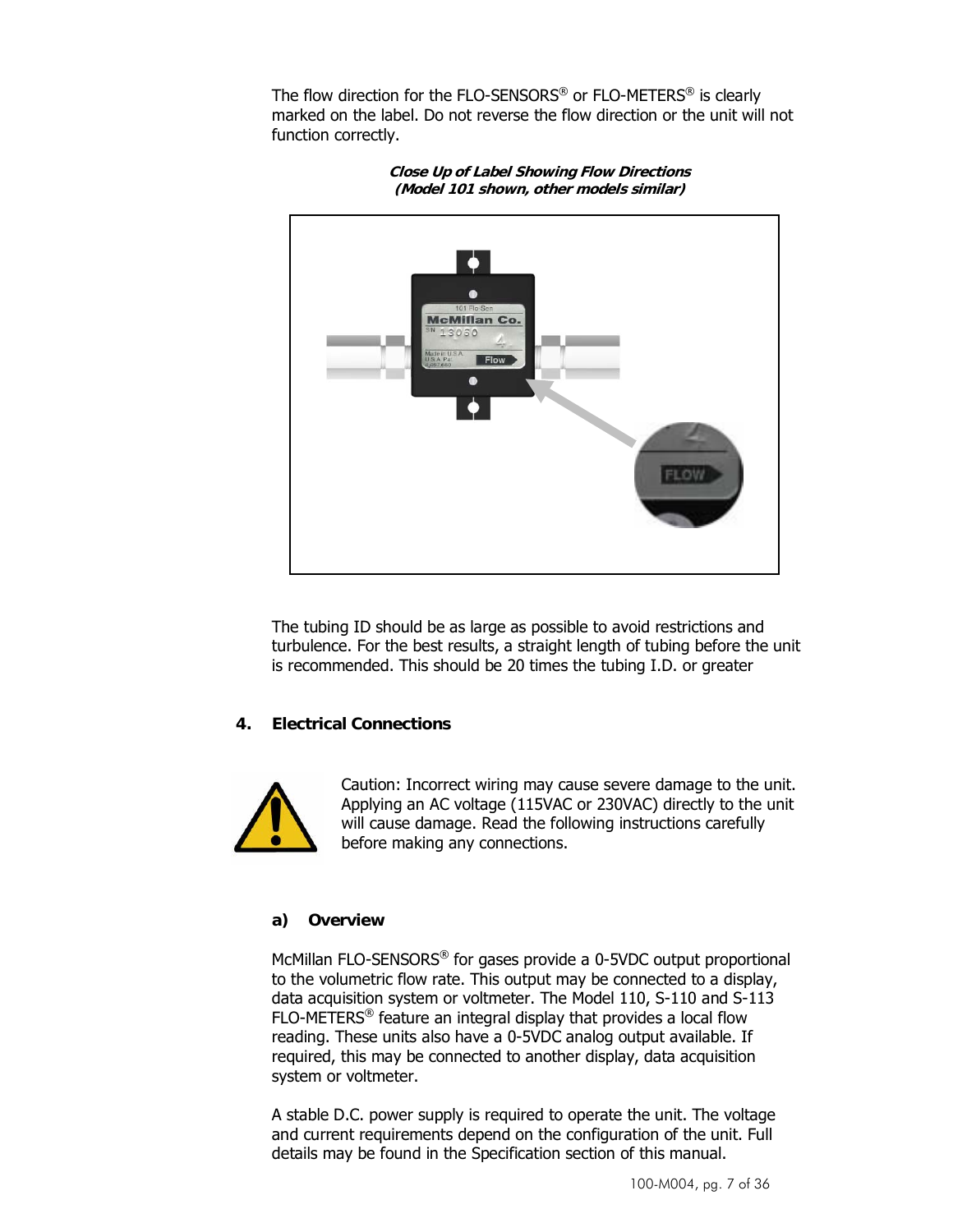Connecting wires should be as short as possible to avoid voltage drops. Twisted 2 pair conductor cable of a suitable gauge should be used if the length of the power wires is to be longer than 1 meter (3.2 feet).

Units are supplied with an integral 4 pin connector. Connections to the unit are made using a mating cable assembly or power adapter package as detailed in the following sections. A connector pin and wire color cross reference may also be found in Appendix H (Page 20) of this manual.

#### **b) Connecting a Cable Assembly**

The connector on the end of the cable assembly should be pushed into the mating socket on the sensor taking care to ensure that it is the correct way up.



**Connecting the Cable Assembly (Model 101 shown, other models similar)** 

Electrical connections to the cable assembly are made as detailed in the following sections.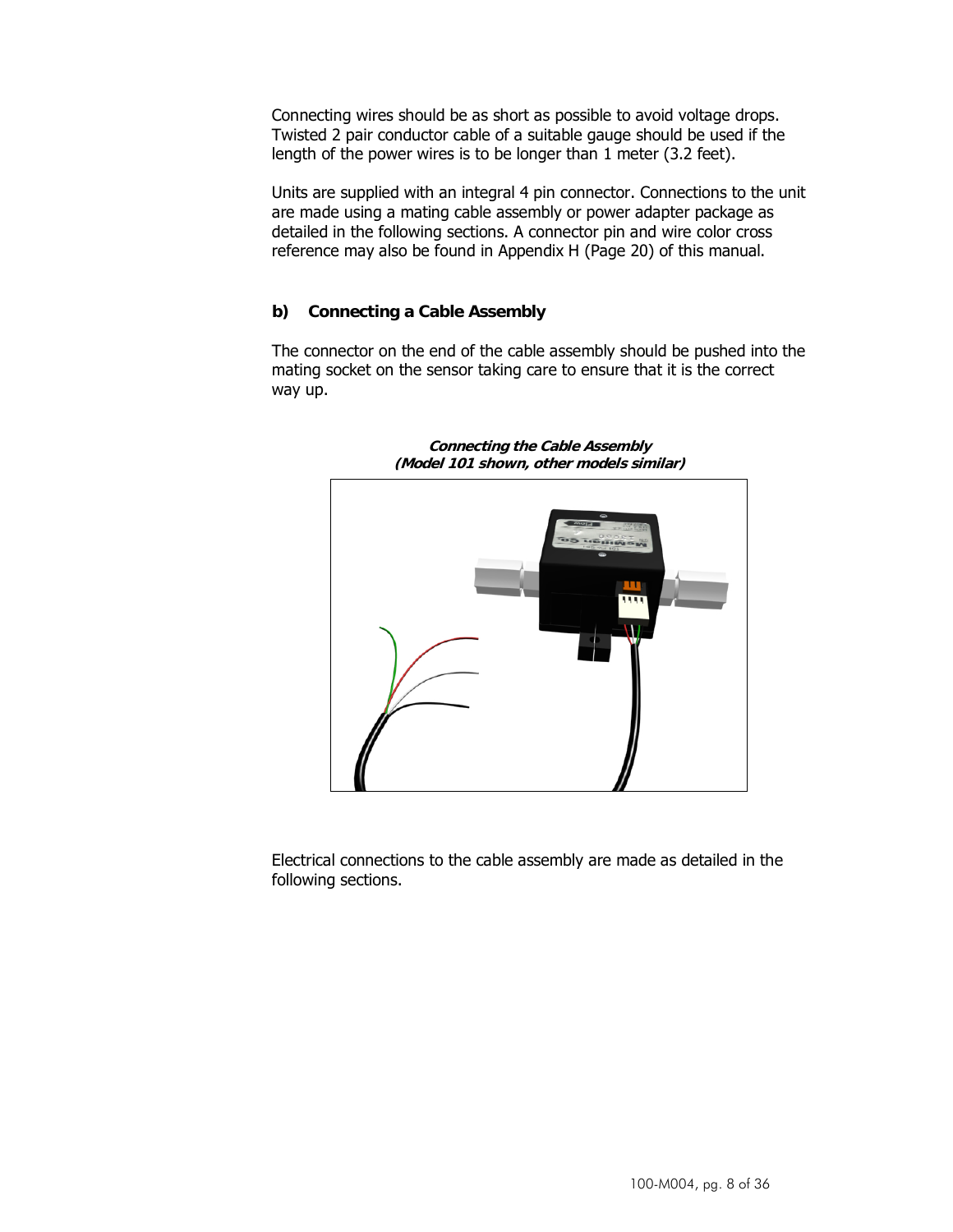### **c) Electrical Connections – Voltage Output Units**

The cable assembly should be connected to the sensor as detailed in section 5(b) above. Do not apply power to the sensor until all the connections have been made and checked. Electrical connections should be made as follows:



**Wiring Schematic For Voltage Output Units.** 

The **RED** wire should be connected to the Positive of the power source.

The **BLACK** wire should be connected to the Negative ( Ground ) of the power source.

The **WHITE** wire provides the signal output and should be connected to the positive terminal of the display, data acquisition system or voltmeter with an impedance greater than 2500Ω (Ohms).

The **GREEN** wire is not used.



Caution: Avoid high voltage static discharges to any of the connections. Do not short the input/output signal wires or allow them to contact the power wires at any time. DAMAGE WILL RESULT!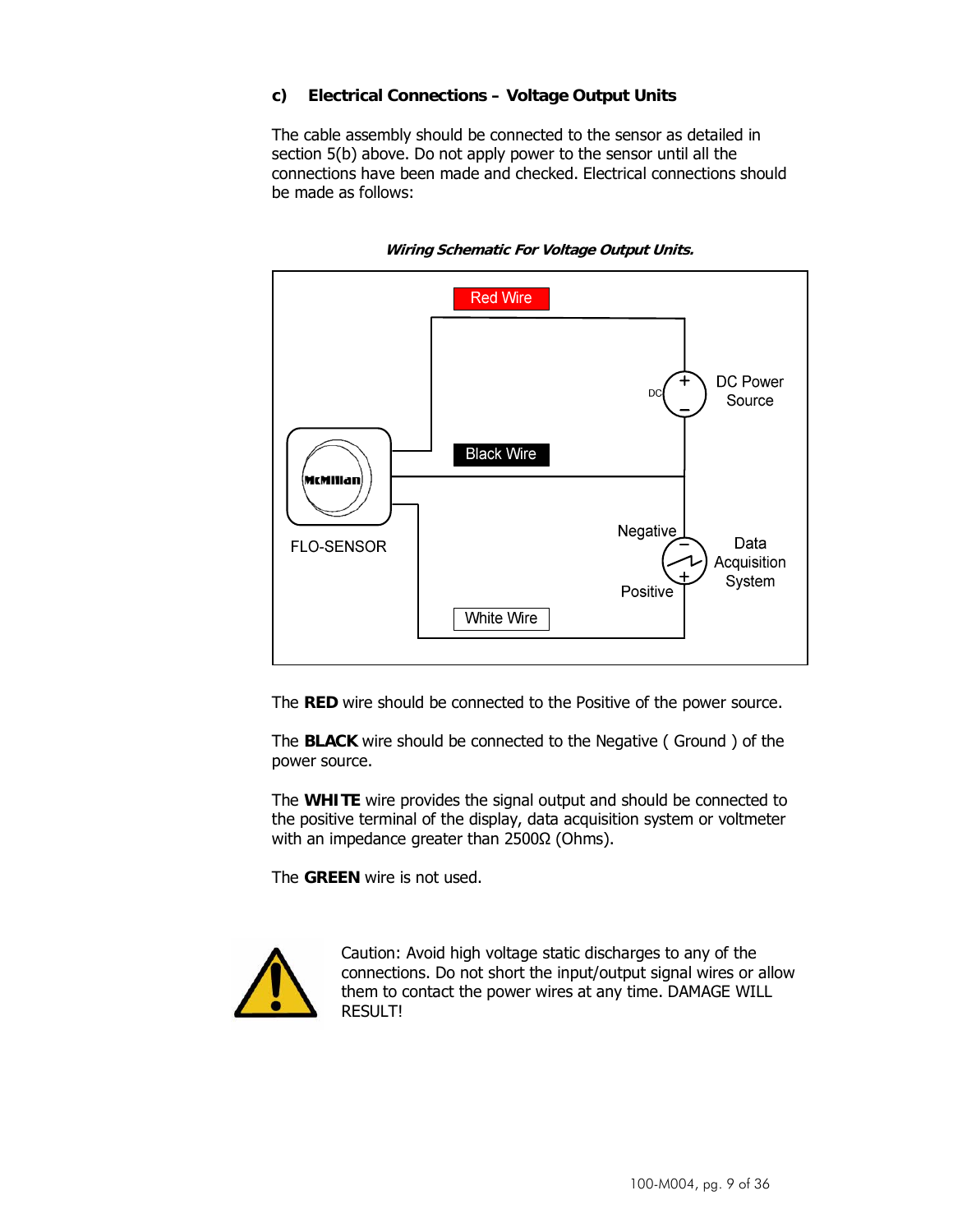### **d) Using a 0-5VDC Output Power Adapter Package.**

An optional 0-5VDC Output Power Adapter Package is available for use with the Model 100, S-110 and S-113. The Model 110 is supplied complete with a 0-5VDC Output Power Adapter Package.

The 0-5VDC Output Power Adapter Package consists of a power source (115VAC or 230VAC) and cable assembly with pig-tail (soldered wire) ends for the signal output. This should be assembled as shown in the following diagram.



**Connecting the Power Adapter to the Flow Sensor (Model 100 shown, other models similar)** 

The 0-5VDC analog output may be connected to a display, data acquisition system or voltmeter with a minimum load of 2.5 kΩ (kilo ohms).

The **YELLOW** wire of the cable assembly provides the 0-5VDC signal output and should be connected to the positive terminal of the display, data acquisition system or voltmeter.

The **GREEN** wire is not used.

The **WHITE** wire of the cable assembly is the signal negative and should be connected to the negative (ground) terminal of the voltmeter, display or data acquisition system.



Caution: Avoid high voltage static discharges to any of the connections. Do not short the output signal wires or allow them to contact the power wires at any time. DAMAGE WILL RESULT!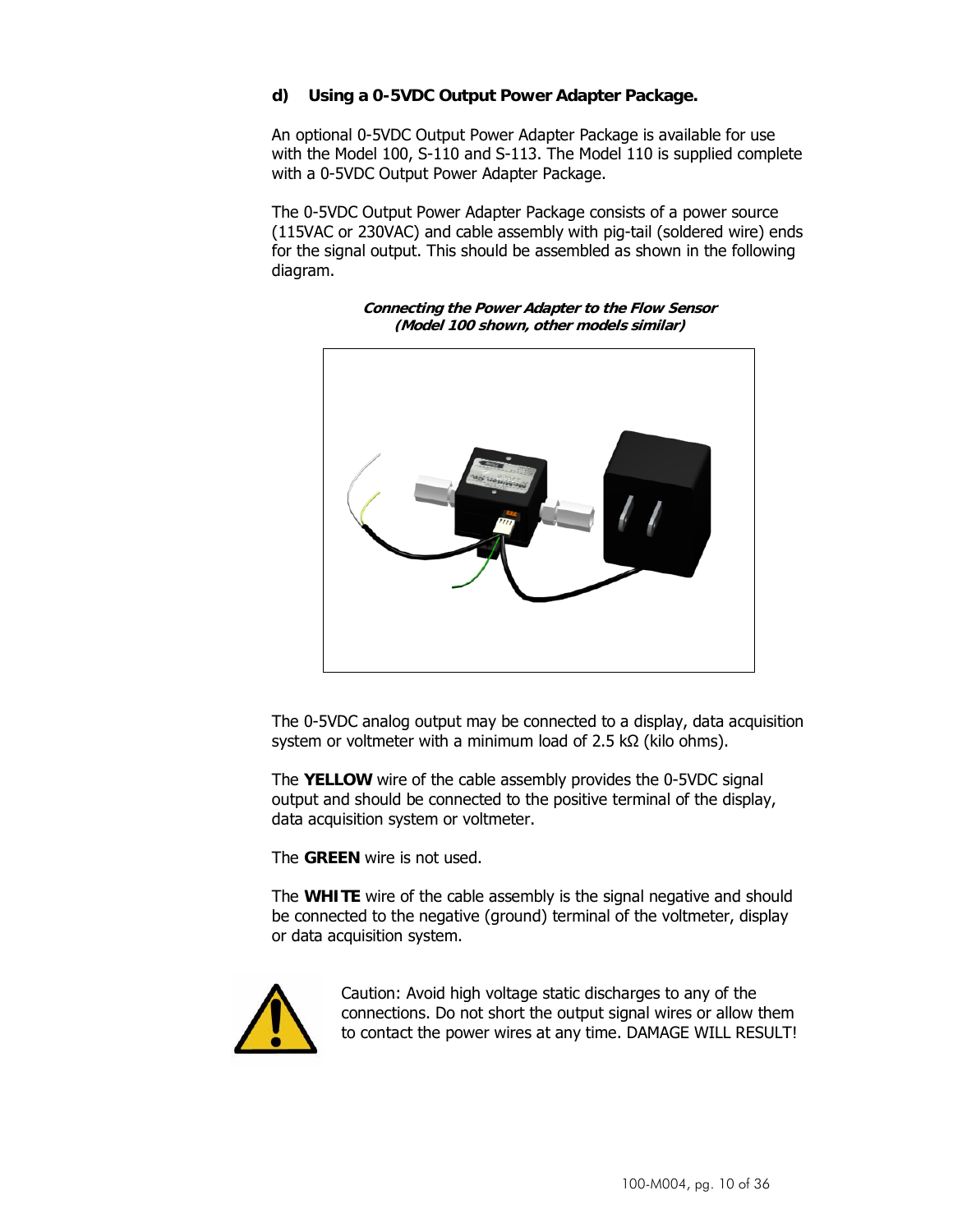#### **e) Using a 4-20mA Output Signal Converter Package (D-24 VDC).**

An optional 4-20mA Output Signal Converter Package is available for use with the Model 100, S-110 and S-113. This consists of a signal converter, a cable assembly to connect the converter to the sensor and a cable assembly to connect to the 4-20mA (active current) output signal. The signal converter requires 24VDC power to operate. This package should be assembled as shown in the following diagram.



**Assembling the D-24VDC 4-20mA Signal Converter Package (Model 101 shown, other models similar)** 

i) Electrical connections to the **FLOW SENSOR** cable assembly

The **RED** wire should be connected to **PIN 4** of the signal converter unit.

The **BLACK** wire should be connected to **PIN 2** of the signal converter unit.

The **WHITE** wire should be connected to **PIN 3** of the signal converter unit.

The **GREEN** wire (if present) is NOT used

ii) Connecting a power supply.

A stable low noise 18-24 VDC power supply should be connected to the signal converter as follows:

**PIN 1** of the signal converter unit should be connected to the Positive of the power source.

**PIN 2** of the signal converter unit should be connected to the Negative (Ground) of the power source.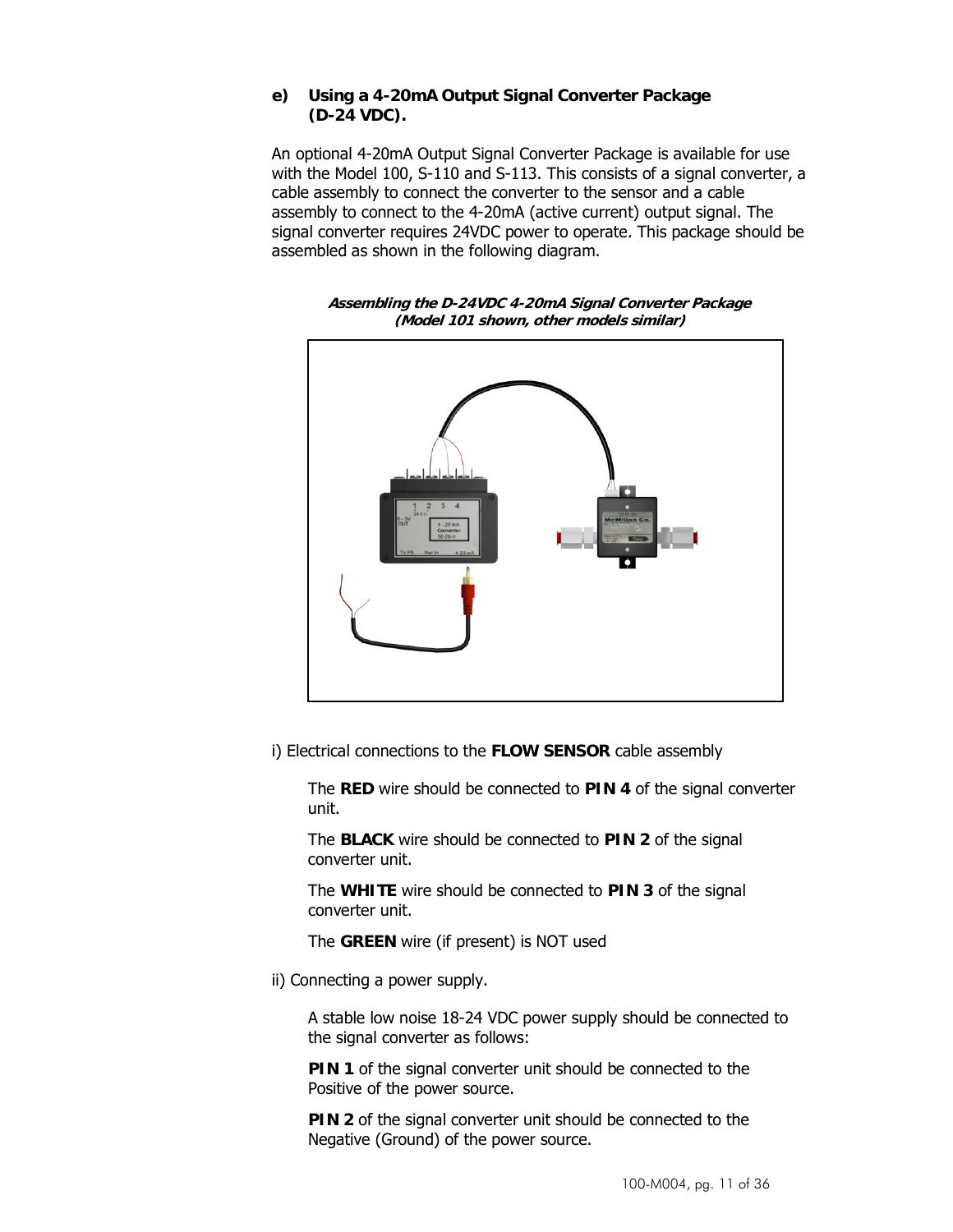iii) Electrical connections to the **4-20mA FLOW SIGNAL OUTPUT** cable assembly:

The **CENTER** wire of the cable assembly provides the 4-20mA (active current) signal output and should be connected to the positive terminal of the display, data acquisition system or current meter with an impedance of  $0 - 500Ω$  (Ohms).

The **SHIELD** wire of the cable assembly is the signal negative and should be connected to the negative (ground) terminal of the current meter, display or data acquisition system.



Caution: Avoid high voltage static discharges to any of the connections. Do not short the output signal wires or allow them to contact the power wires at any time. DAMAGE WILL RESULT!

## **C. Operation**



**CAUTION: DO NOT FLOW ANY LIQUID THROUGH A GAS FLO-SENSOR® OR FLO-METER®. THIS WILL SERIOUSLY EFFECT THE PERFORMANCE AND VOID THE WARRANTY.** 

### **1. Start Up**

Before applying power to the unit check all tubing and electrical connections. Once correct installation is verified switch on the power.

#### **2. Flow Readings**

The McMillan Model 100 FLO-SENSOR® for gases provides a 0-5VDC output proportional to the volumetric flow rate.

The Model 110, S-110 and S-113 FLO-METERS® feature an integral 3.5 digit display that provides a local flow reading and a 0-5VDC analog output proportional to the volumetric flow rate.

Each FLO-SENSOR<sup>®</sup> or FLO-METER<sup>®</sup> is factory calibrated for a specific flow range. The flow range is shown on the unit's label and calibration certificate. Units are calibrated using AIR as the reference media unless otherwise noted. Calibrations are carried out with the mounting feet horizontal on a flat horizontal surface.

### **a) 0-5VDC Analog Outputs**

By monitoring the voltage output signal it is possible to determine the flow rate of the gas. Units are configured so that an output signal of 5.0VDC is provided when the maximum flow (i.e. Full Scale flow) is passing through the unit. The output signal is linear and scaleable enabling calculation of flow rates within the sensor's range.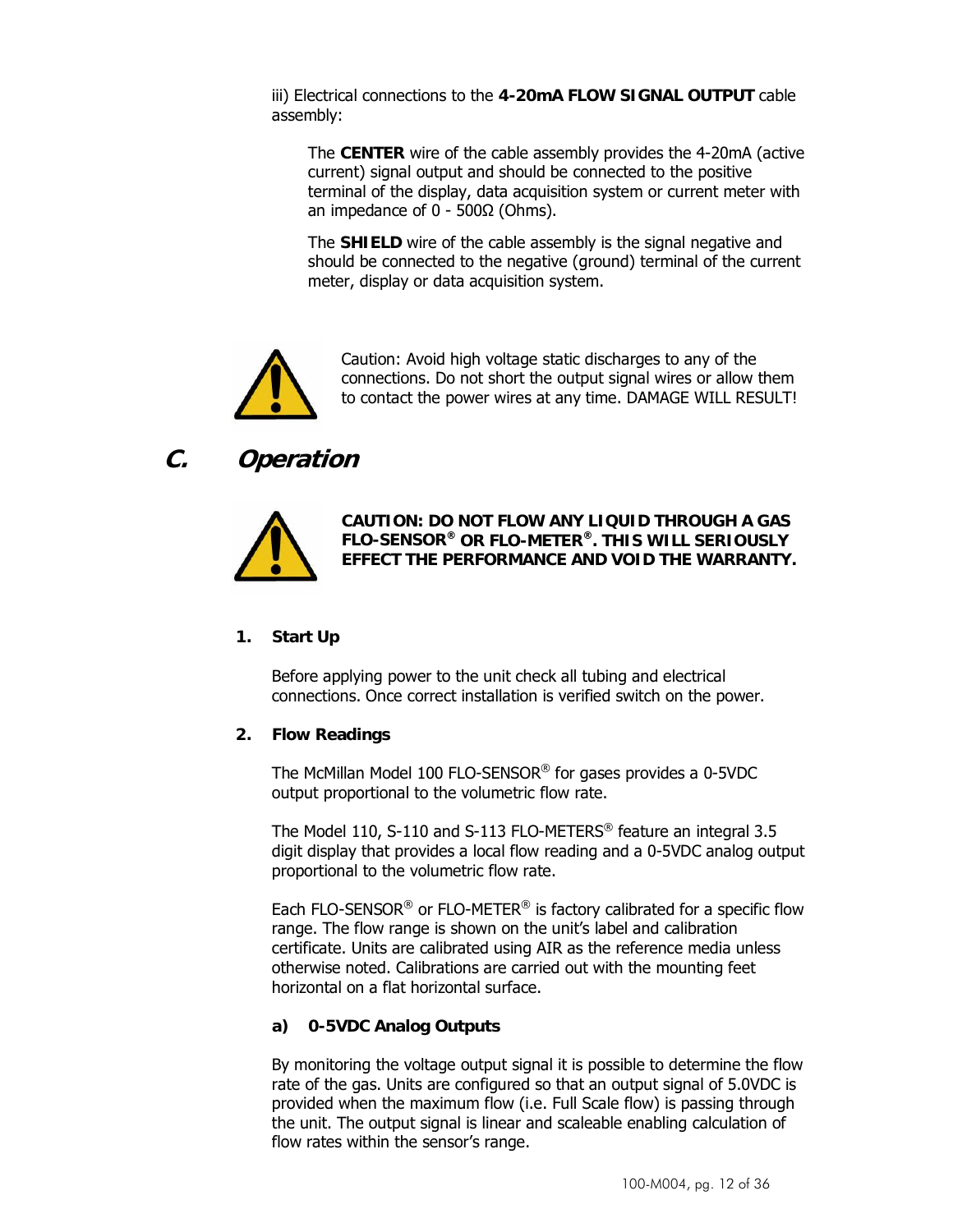For example:

For a flow range of 100-500ml/min (Range 5) : At 500ml/min the output signal would be 5VDC If the output signal were 3.5VDC then the flow rate would be:  $(500 \div 5) \times 3.5 = 350$ ml/min

If the maximum flow rate is exceeded non-linear and inaccurate readings will result.

#### **b) 4-20mA Outputs (Using the 4-20mA Signal Converter)**

By monitoring the current output signal it is possible to determine the flow rate of the gas. Units are configured so that an output signal of 20mA is provided when the maximum flow (i.e. Full Scale flow) is passing through the unit. The output signal is 4mA when flow is at or below the specified low flow rate for the unit. The output signal is linear and scaleable enabling calculation of flow rates within the sensor's range. For example:

For a flow range of 2.0-10.0l/min (Range 9) :

At 10.0l/min the output signal would be 20mA

If the output signal were 9mA then the flow rate would be:

 $[10.0 \div (20-4)] \times 9 = 5.63$ l/min

#### **c) Units With an Integral Display**

The Model 110, S-110, and S-113 feature an integral 3 ½ digit LCD display. This is configured to read in ml/min for flow ranges 2-5 and in l/min for flow ranges 6-14. The display will only operate if power is applied to the unit.

Flow readings may be taken directly from the display or by monitoring the 0-5VDC analog output provided (see above).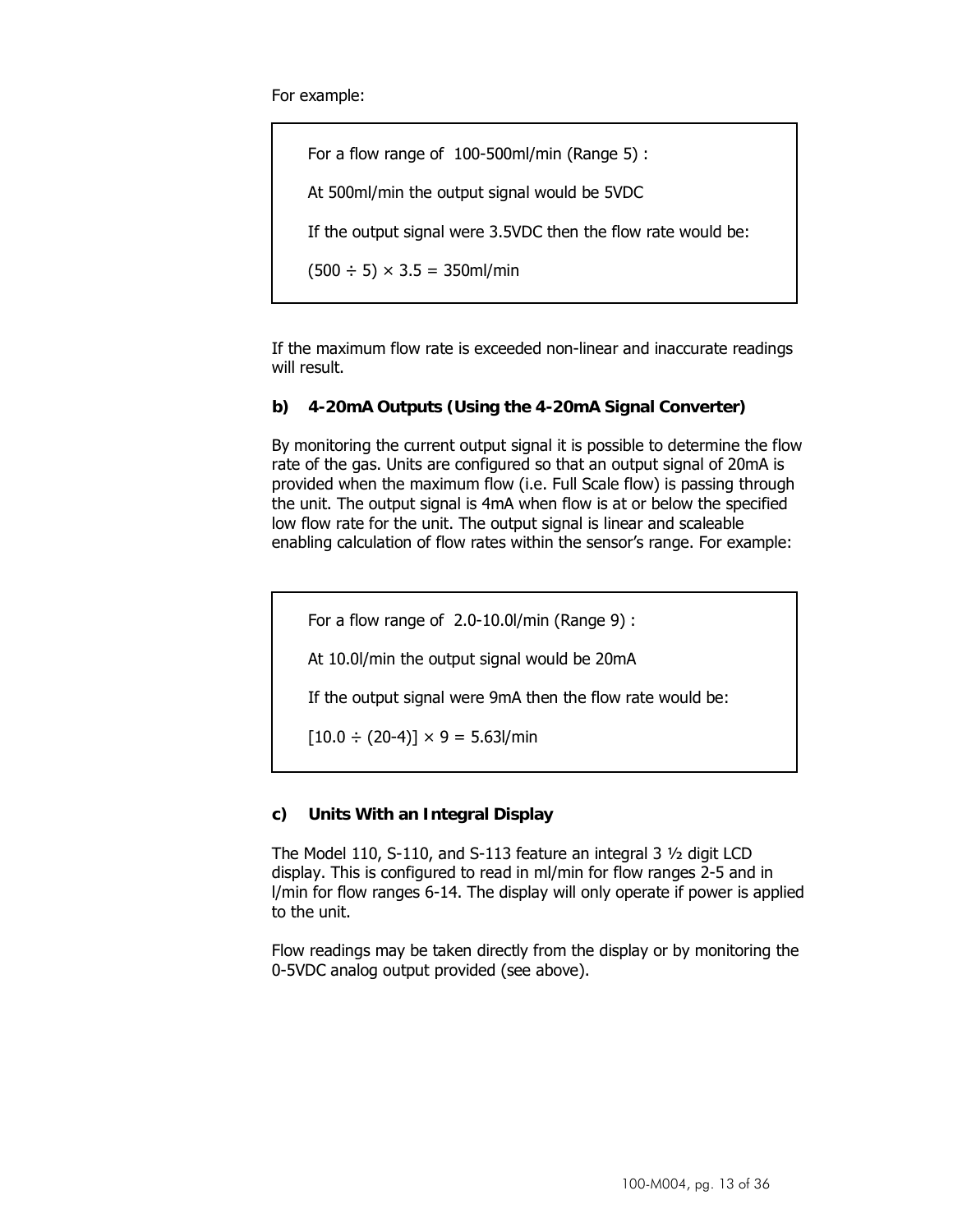**LCD Flow Display (Model S-114 shown, other S Series models similar)** 



**3. Operating at Flow Rates Outside the Calibrated Flow Range** 



**CAUTION:. If the flow through the unit exceeds 120% of the maximum rated (full scale) flow the unit may be damaged. This type of damage will not be repaired under warranty.** 

Flow measurement is only accurate within the calibrated flow range for the unit. This is detailed on the calibration certificate. The unit will still operate, to some degree, outside this flow range.

Results obtained when operating outside the specified range of the unit are not accurate but may be considered repeatable.

#### **a) Flows Above the Maximum Rated Flow.**

If the flow rate is above the maximum rated (or full scale) flow, the unit will still operate and provide an output signal proportional to the flow rate.

Flows must not exceed 120% of the maximum rated flow or the unit may be damaged.

#### **b) Flows Below the Minimum Rated Flow.**

Signal outputs may be obtained at flow rates below the minimum specified for your unit. The amount of flow that may be measured below the minimum specified varies from unit to unit.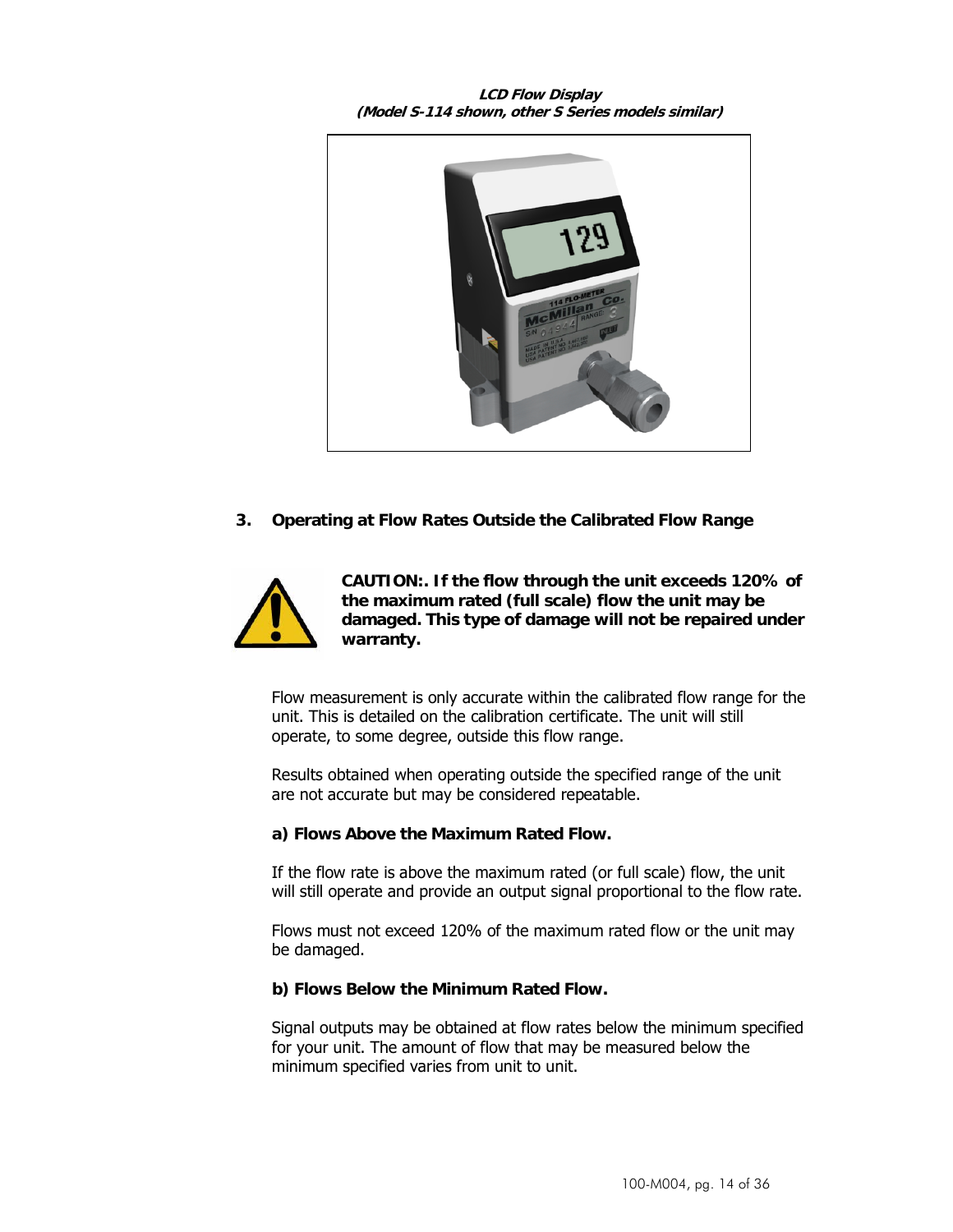### **4. Zero Adjustments**

It is impossible for there to be any zero drift so zero adjustments are never required.

#### **5. Recalibration**

Please contact the McMillan Service Department if your FLO-SENSOR® or FLO-METER® needs recalibration.

### **6. Using FLO-SENSORS® or FLO-METERS® with Different Gases**

McMillan FLO-SENSORS® or FLO-METERS® will operate with most gases subject to compatibility of the wetted parts. For information about calibrating for Hydrogen or Helium, contact the McMillan Service Department.

Units are calibrated with AIR at a pressure of 760mmHg and temperature of 23°C unless otherwise detailed on the calibration certificate. Using other gases will effect the calibration. The amount of calibration error will depend on the characteristics of the gas being flowed.

The flow reading correction factor (or calibration factor) may be approximately calculated with the following formula:

$$
C_f = (S_{new} \div S_{current})^{0.3}
$$

 $C_f$  = Correction factor  $S<sub>new</sub>$  = Specific gravity of new gas  $S<sub>current</sub>$  = Specific gravity of original calibration gas

A corrected flow reading may then be calculated using the correction factor as follows:

### **Corrected Flow = Flow reading X Correction Factor**

For example, if the unit is calibrated for AIR but the user wants to measure the flow of Carbon Dioxide  $(CO<sub>2</sub>)$  with a specific gravity of 1.517 the flow reading correction factor would be calculated as follows:

```
S_{new} = Specific gravity of CO<sub>2</sub> = 1.517
S<sub>current</sub> = Specific gravity of Air = 1.000
C_f = (S_{\text{current}} \div S_{\text{new}})^{0.3}C_f = (1.000 \div 1.517)^{0.3}C_f = 0.88
```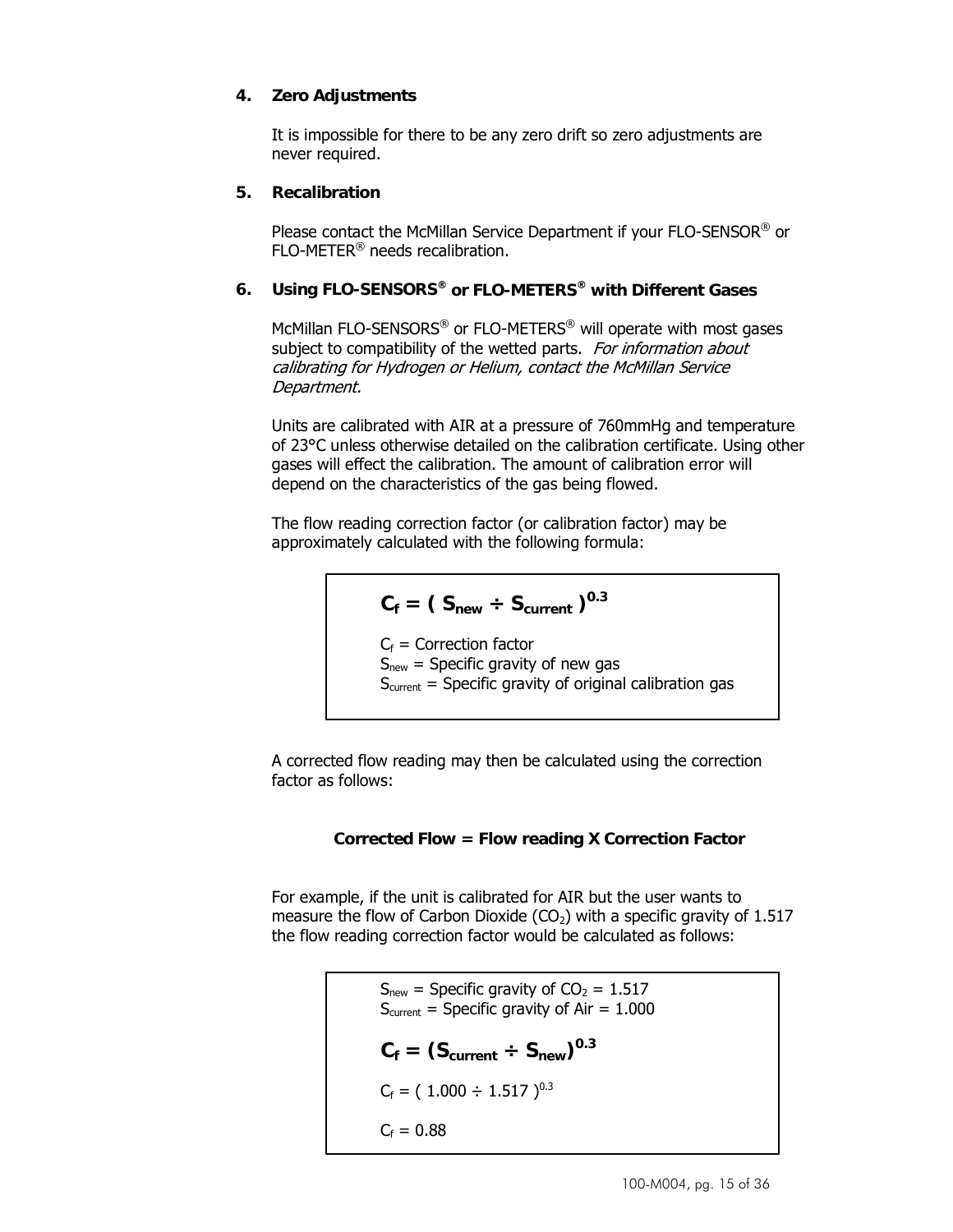If the unit has a flow reading of 200ml/min then the corrected flow reading (for CO2) would be:

Corrected Flow =  $200 \times 0.88 = 176$  ml/min



**CAUTION:. The use of correction factors can be subject to inaccuracy and errors of up to ±10%. Please contact the McMillan Service Department if accurate, certified recalibration is required.** 

Calculating a correction factor for a gas enables the calibration of the unit to be adjusted for that gas. This is accomplished by:

- i) Calculate the corrected flow reading or VDC output at 100% of flow using the above formulas.
- ii) Adjust the flow of (the new) gas to give this flow reading
- iii) Maintain this flow and ensure a stable reading.
- iv) Adjust the gain potentiometer on the unit so that a 5VDC output is obtained. The unit is now calibrated for the new gas.

**For example:** A 2.0 -10.0 l/min unit that has been calibrated for Air is to be used with  $CO<sub>2</sub>$ . The correction factor, calculated as above, is 0.88. When flowing  $CO<sub>2</sub>$  the unit will read high i.e. at 5VDC the flow of  $CO<sub>2</sub>$ would actually be 8.8 l/min and not 10 L/min. A flow of 10 l/min of  $CO<sub>2</sub>$ through the unit would give a reading of  $10/0.88 = 11.36$  l/min or 5.68 VDC on the unit. Flow should be adjusted so that an output of 5.68VDC or reading of 11.36l/min is obtained. The gain potentiometer is then adjusted so that the voltage output becomes 5VDC or the display reads 10/min. The unit has now been adjusted for  $CO<sub>2</sub>$  and no further corrections to flow readings are required (if flowing  $CO<sub>2</sub>$ ).

It should be noted that the maximum output voltage for the units is approximately 5.9VDC. It is not possible to adjust units if an output of greater than 5.9 VDC is required.



**Adjusting the Gain Potentiometer Using a Flat Head Screwdriver (Model 100 shown, other models similar)**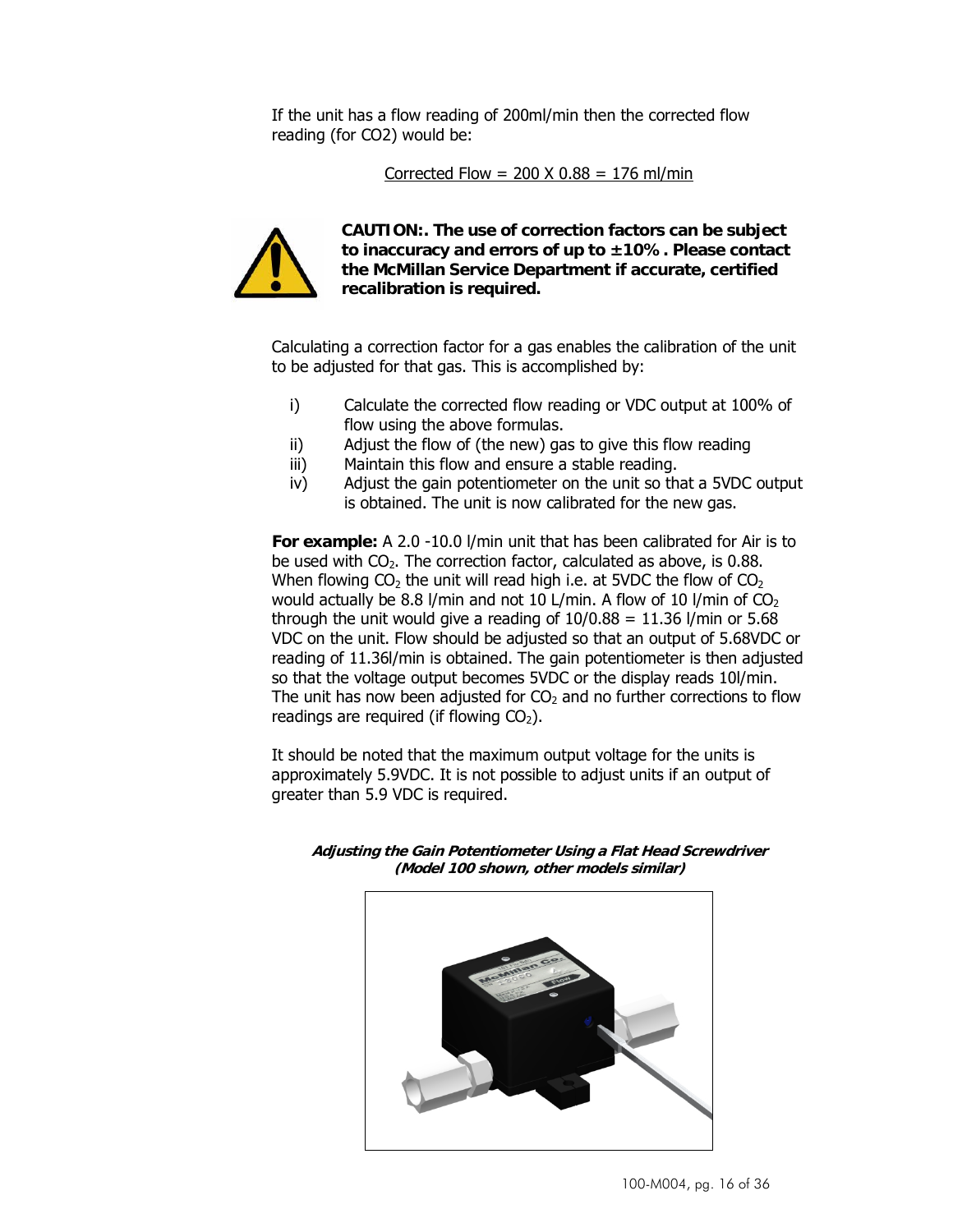## **D. Maintenance and Product Care**

**1. General** 



**CAUTION: Do not disassemble your FLO-METER® or FLO-SENSOR® for any reason. If the unit appears to be malfunctioning please contact the McMillan Service Department.** 

McMillan FLO-SENSORS® and FLO-METERS® require no periodic maintenance if used within the recommended specifications.

The next recommended recalibration date is stated on the calibration certificate supplied with the unit. Please contact the McMillan Service Department for further information.

Inlet filters should be periodically checked and cleaned / replaced as necessary.

Regularly check all electrical and process connections for damage or deterioration.

If the sensor is to be stored, keep both the inlet and outlet ports sealed.

### **2. Cleaning and Flushing**

If there is a build up of deposits or particles from the measured gases it may be necessary to clean or flush the unit. This should be done by flowing clean, particle free air (or Nitrogen) through the unit at a flow rate, pressure and temperature within the specifications of the unit. If necessary, flow may be reversed to assist flushing.



**CAUTION: Do not flow a high pressure gas through the sensor. A burst of high pressure gas may cause the turbine wheel sensor to be damaged. Always flow gas at a pressure and flow rate within the specifications of the unit** 

#### **3. Returning Units for Repair or Recalibration**

To return a unit for repair or recalibration please contact the McMillan Service Department or follow the procedure detailed on the McMillan web site. A Return to Manufacturer Authorization (RMA) number will then be issued to enable the unit to be returned. Please note that no returns will be accepted unless the RMA number is clearly indicated on the outside of all packages.

Once the unit has been received it will be evaluated and the cost of any repairs / recalibration determined. Once agreement has been received to pay for all the necessary work the unit will be processed and returned. No charges will be made for Warranty Repairs (see section I).

The McMillan Service Department may be contacted as follows: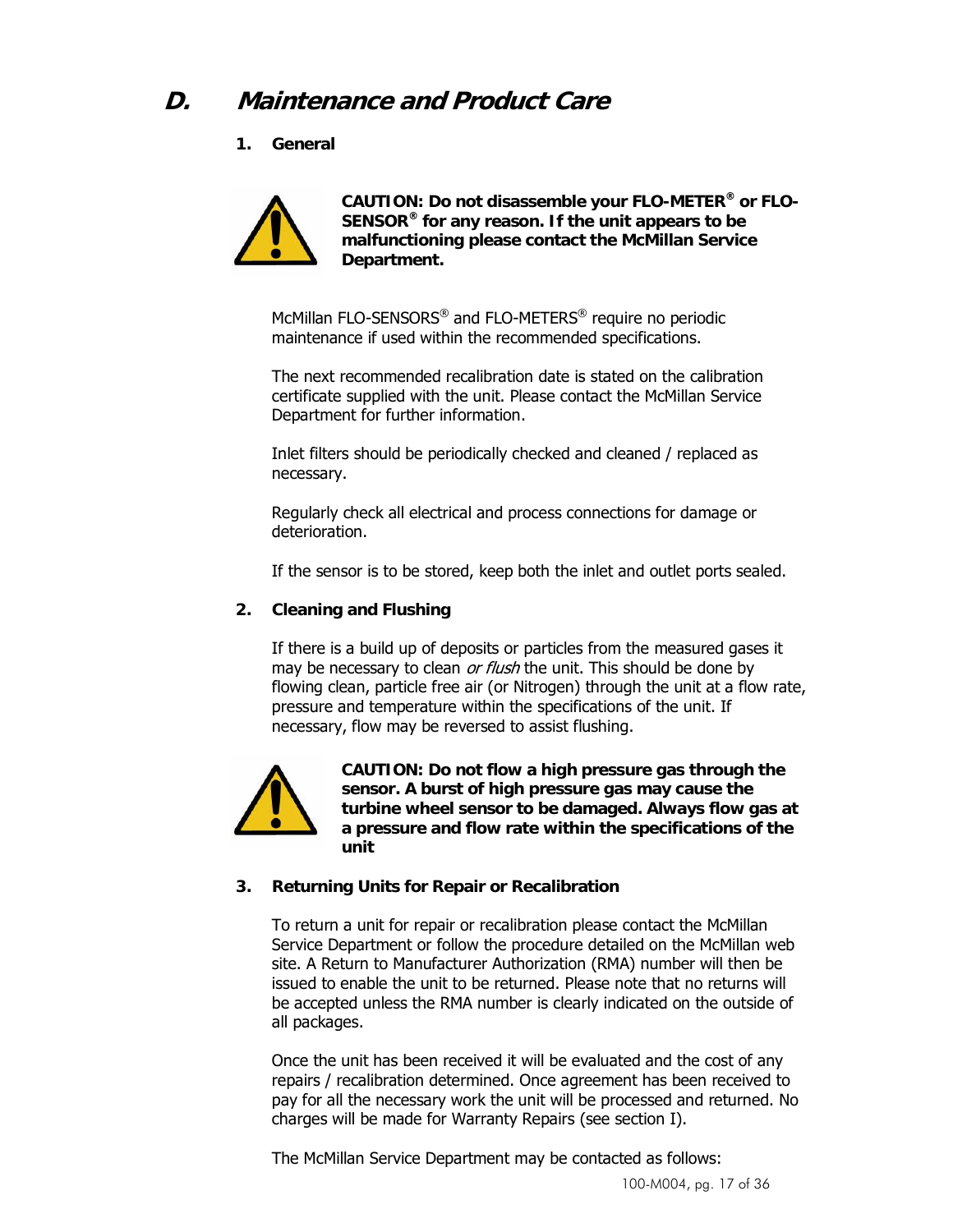**Mailing address:** McMillan Company P.O. Box 1340 Georgetown, TX 78627 U.S.A. **Phone:** U.S.A. (512) 863-0231

**Fax**: U.S.A. (512) 863-0671

**Email:** the tech@mcmflow.com

**Website:** www.mcmflow.com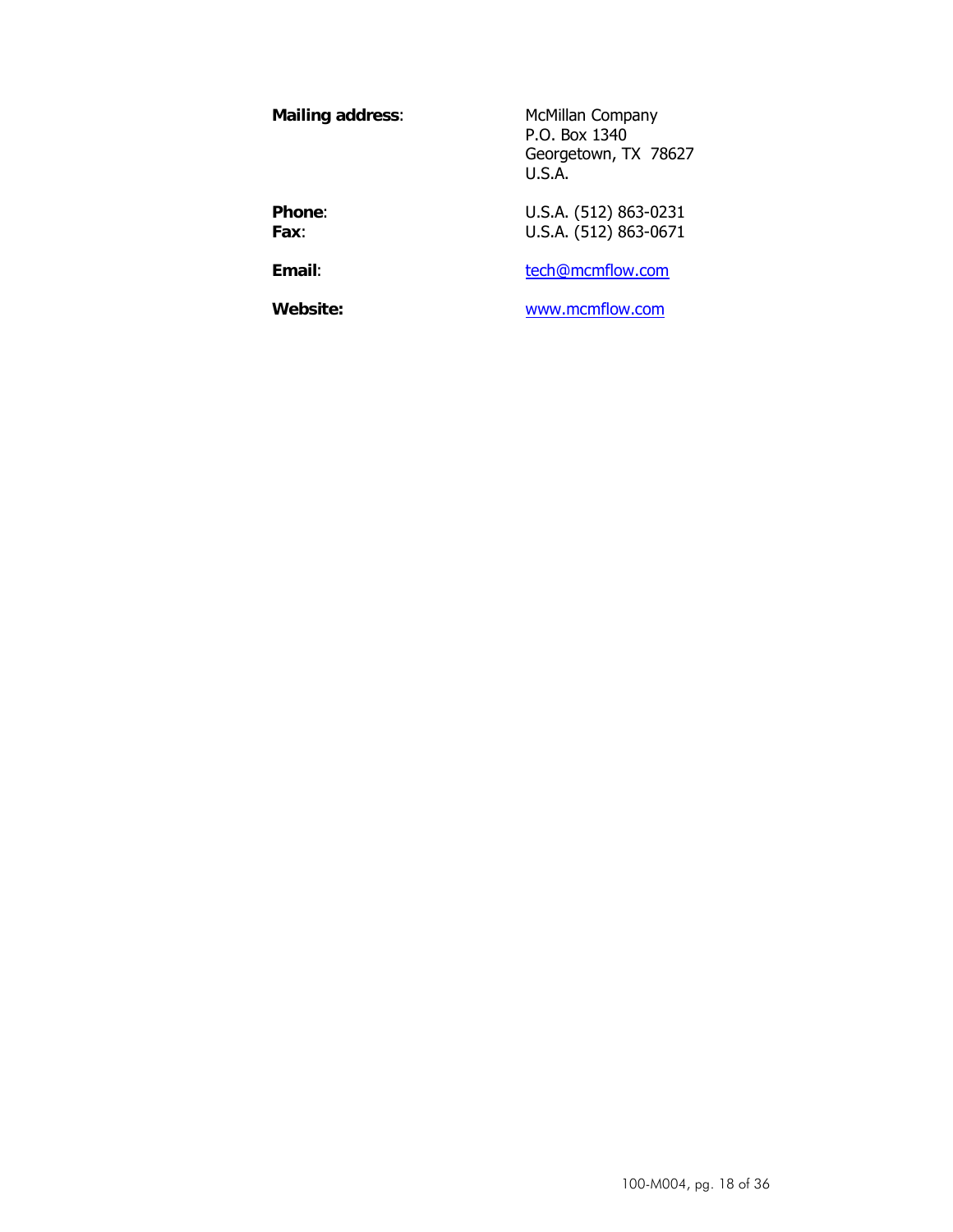## **E. Part Number Information**

| <b>DESCRIPTION</b>                                | <b>CODE</b>    |
|---------------------------------------------------|----------------|
| Model 100 FLO-SENSOR®                             | 100            |
| Model 110 FLO-METER®                              | 110            |
| Model S-110 FLO-METER®                            | $S-110$        |
| Model S-113 FLO-METER®                            | $S-113$        |
| Flow Range (ml/min of AIR)                        |                |
| 20-100 ml/min                                     | 3              |
| 40-200 ml/min                                     | 4              |
| 100-500 ml/min                                    | 5              |
| 200-1000 ml/min                                   | 6              |
| $0.4 - 2.0$ $l/min$                               | 7              |
| 1.0-5.0 l/min                                     | 8              |
| 2.0-10.0 l/min                                    | 9              |
| 4.0-20.0 l/min                                    | 10             |
| 10.0-50.0 l/min                                   | 11             |
| 20.0-100.0 l/min                                  | 12             |
| 40.0-200.0 l/min                                  | 13             |
| 100.0-500.0 l/min                                 | 14             |
| Power / Output Signal                             |                |
| 11.5-15.0 VDC / 0-5 VDC Output                    | D (Standard)   |
| 22.0-25.0 VDC / 0-5 VDC Output                    | F              |
| Seal Codes                                        |                |
| Viton <sup>®</sup>                                | Standard       |
| <b>EPDM</b>                                       | Q              |
| Fittings                                          |                |
| 1/8" acetal compression tube                      | A2             |
| 1/4" acetal compression tube                      | A4             |
| 3/8" acetal compression tube                      | A <sub>6</sub> |
| 1/2" acetal compression tube                      | A7             |
| 1/8" Kynar PVDF compression tube                  | K <sub>2</sub> |
| 1/4" Kynar PVDF compression tube                  | K4             |
| 3/8" Kynar PVDF compression tube                  | K <sub>6</sub> |
| 1/8" brass compression                            | <b>B2</b>      |
| 1/4" brass compression                            | <b>B4</b>      |
| 3/8" brass compression                            | B <sub>6</sub> |
| 1/8" stainless steel compression                  | S <sub>2</sub> |
| 1/4" stainless steel compression                  | S <sub>4</sub> |
| 3/8" stainless steel compression                  | S <sub>6</sub> |
| 6 mm stainless steel compression                  | M <sub>6</sub> |
| 10 mm stainless steel compression                 | M10            |
| 1/4" Nylon barb                                   | AB             |
| 1/4" stainless steel barb                         | <b>SB</b>      |
| Options                                           |                |
| NIST Traceable Calibration Certificate (Air Only) | <b>NIST</b>    |

Please refer to the product datasheet for the availability of specific options.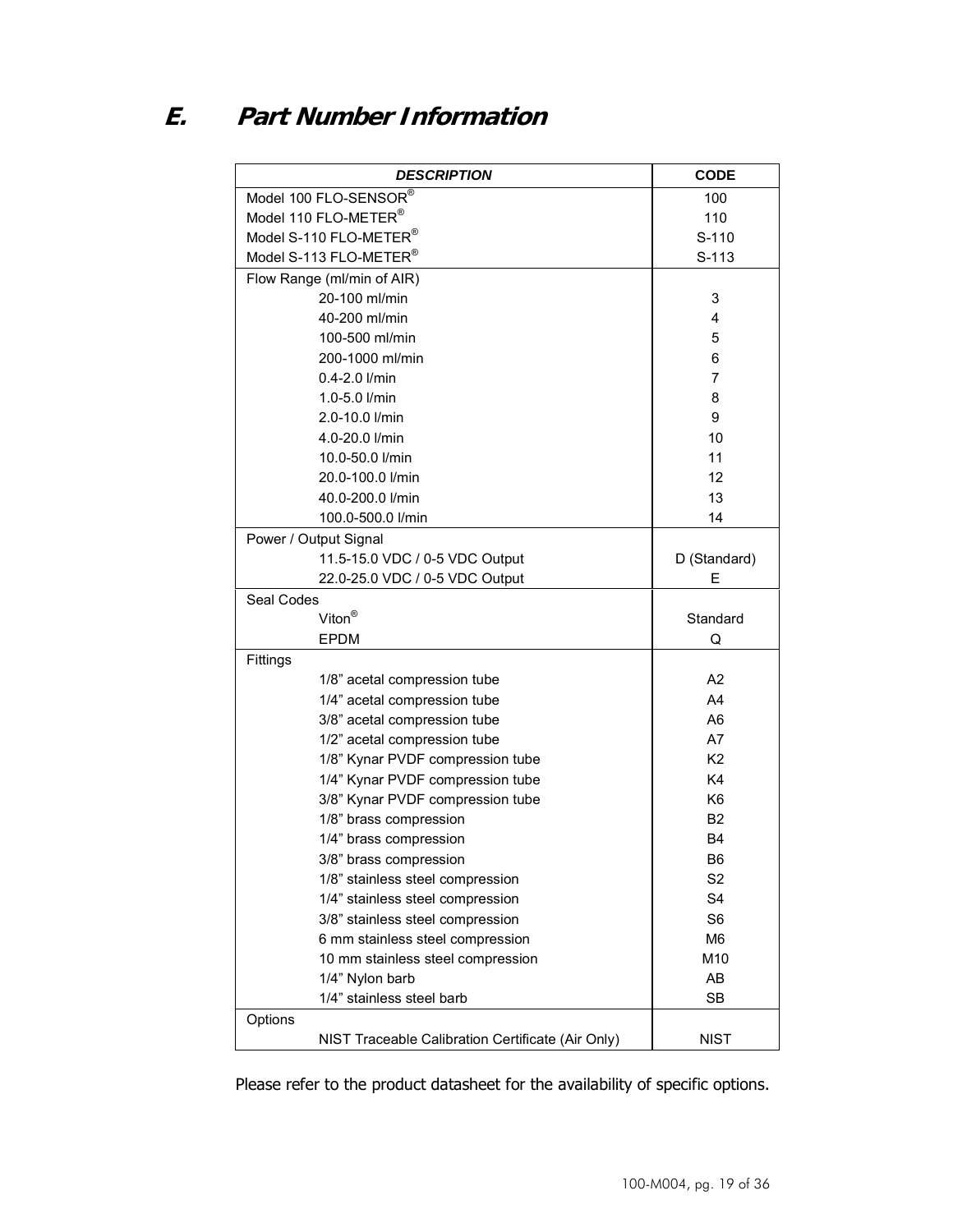## **F. Accessories**

| <b>DESCRIPTION</b>                                                                             | <b>CODE</b> |
|------------------------------------------------------------------------------------------------|-------------|
| <b>Cables and Power Adapters</b><br>(Ordered Separately, Recommended For Operation)            |             |
| 4-pin Mating Cable with Pigtail Leads, 36" (92 cm) length<br>3 wire, 12/24VDC Power Required   | 100-17      |
| 4-pin Mating Cable with Pigtail Leads, 36" (92 cm) length<br>4 wire, 12/24VDC Power Required   | 100-17T     |
| 110VAC Power Adapter Package, 0-5VDC Output<br>For 12VDC Models with 0-5VDC output             | $S-PS-08$   |
| 230VAC Power Adapter Package, 0-5VDC Output<br>For 12VDC Models with 0-5VDC output             | S-PS-18     |
| Industrial Package, 4-20mA Output, 24VDC power required<br>For 12VDC Models with 0-5VDC output | $D-24VDC$   |
| <b>Displays</b><br>(Ordered Separately, More Information Available)                            |             |
| 210R Rate Display, 3½ digit, 5-30 VDC Power                                                    | 210R        |
| 250 Multi-Function Display, 115 VAC Power                                                      | 250         |
| 250E Multi-Function Display, 230 VAC Power                                                     | 250E        |
| Analog Output Card for Model 250/250E Display                                                  | 250-10      |
| Alarm Output Card for Model 250/250E Display                                                   | 250-11      |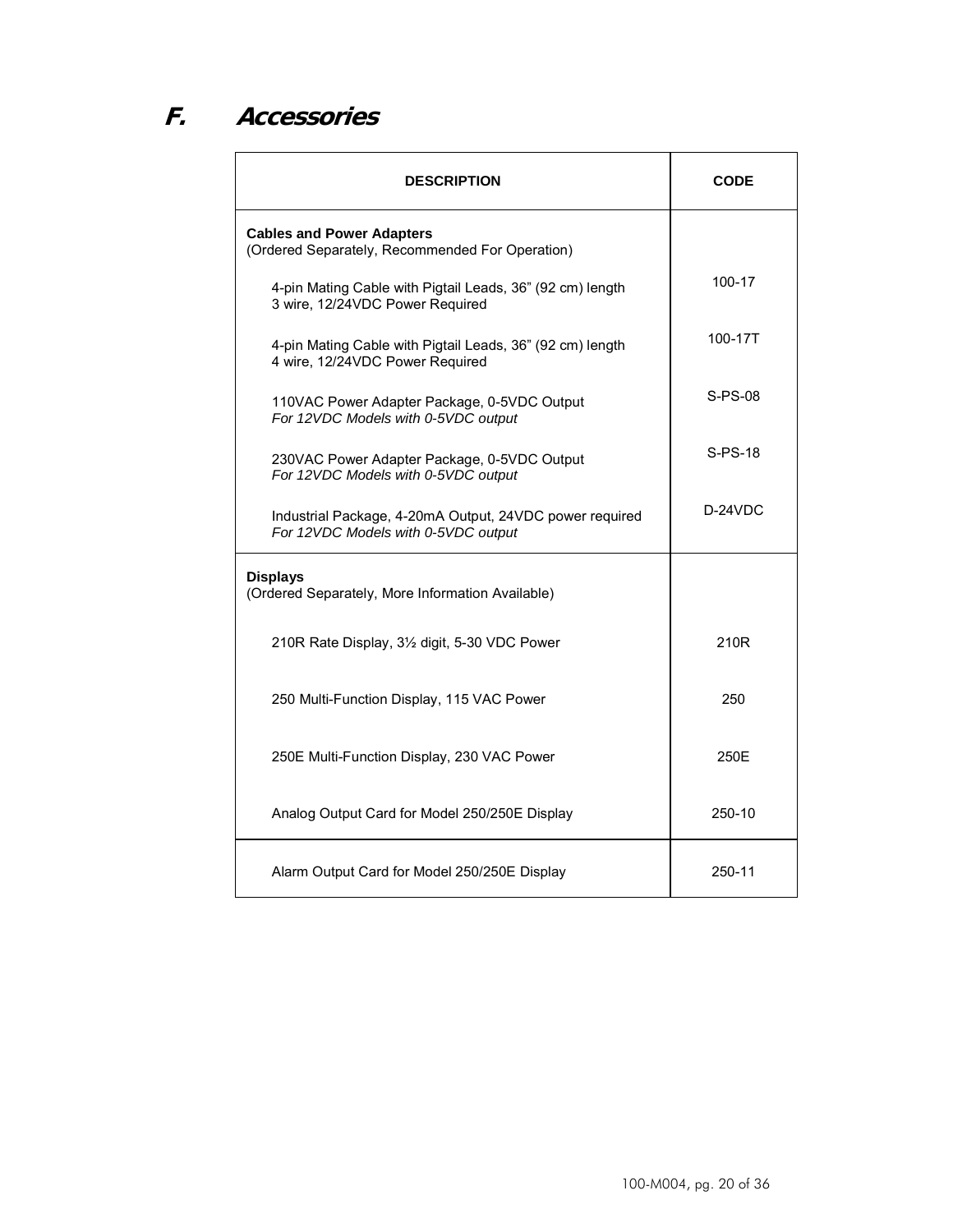## **G. Specifications**

|                                       | Model 100                                                                    | Model 110                                              | Model S-110                                                   | Model S-113 |
|---------------------------------------|------------------------------------------------------------------------------|--------------------------------------------------------|---------------------------------------------------------------|-------------|
| Display                               | None<br>3.5 Digit LCD, 0.39" (10mm) high<br>digits                           |                                                        |                                                               |             |
| Accuracy<br>(including linearity)     |                                                                              | ±3.0% Full Scale*                                      |                                                               |             |
| Repeatability                         |                                                                              | ±0.5% Full Scale*                                      |                                                               |             |
| <b>Pressure Rating</b>                |                                                                              | 40 psig<br>$(2.8 \text{ bar})$                         |                                                               |             |
| <b>Temperature Rating</b>             |                                                                              | Operating Range: 5 to 55°C<br>Storage Range: 0 to 70°C |                                                               |             |
| Temperature<br>Sensitivity            | ±0.2% F.S.* or less per °C                                                   |                                                        |                                                               |             |
| <b>Wetted Materials</b>               | Ryton®<br>316 Stainless*<br>Epoxy<br>Glass<br>Sapphire                       |                                                        | <b>Brass</b><br>Ryton®<br>316 Stainless*<br>Glass<br>Sapphire | Epoxy       |
| O-Ring Material                       | Standard - Viton®<br>EPDM for "Q" Option                                     |                                                        |                                                               |             |
| <b>Fitting Material</b><br>(Standard) | Acetal                                                                       |                                                        | <b>Brass</b>                                                  |             |
| <b>Fitting Material</b><br>Optional   | Acetal, brass, or stainless steel                                            |                                                        |                                                               |             |
| Recommended<br>Filtration             | 25 microns or less                                                           |                                                        |                                                               |             |
| <b>Compatible Gases</b>               | Clean, dry                                                                   |                                                        |                                                               |             |
| 0-5VDC Output Signal                  | Standard<br>Minimum 2.5 $K\Omega$ load                                       |                                                        |                                                               |             |
| <b>Typical Power</b><br>Consumption   | Standard: 12 VDC @ 35 mA (11.5-15 VDC)<br>Model 110 Power Adapter 115/230VAC |                                                        |                                                               |             |
| Response Time                         | Typically <30 seconds for 67% of final value                                 |                                                        |                                                               |             |
| Reliability                           | 100,000 hours MTBF                                                           |                                                        |                                                               |             |
| Certifications                        | CE Approved                                                                  |                                                        |                                                               |             |
|                                       | 89/336/EEC (EN 55011 & EN 50082-1)<br>73/23/EEC Low Voltage Directive        |                                                        |                                                               |             |
| Ratings                               | IP10 (NEMA 1)                                                                |                                                        |                                                               |             |
| Warranty                              | 1 year limited                                                               |                                                        |                                                               |             |
|                                       |                                                                              |                                                        |                                                               |             |

\*Specifications from 20-100% of rated flow. Linearity is best fit straight line. All calibrations performed with AIR unless otherwise stated on calibration certificate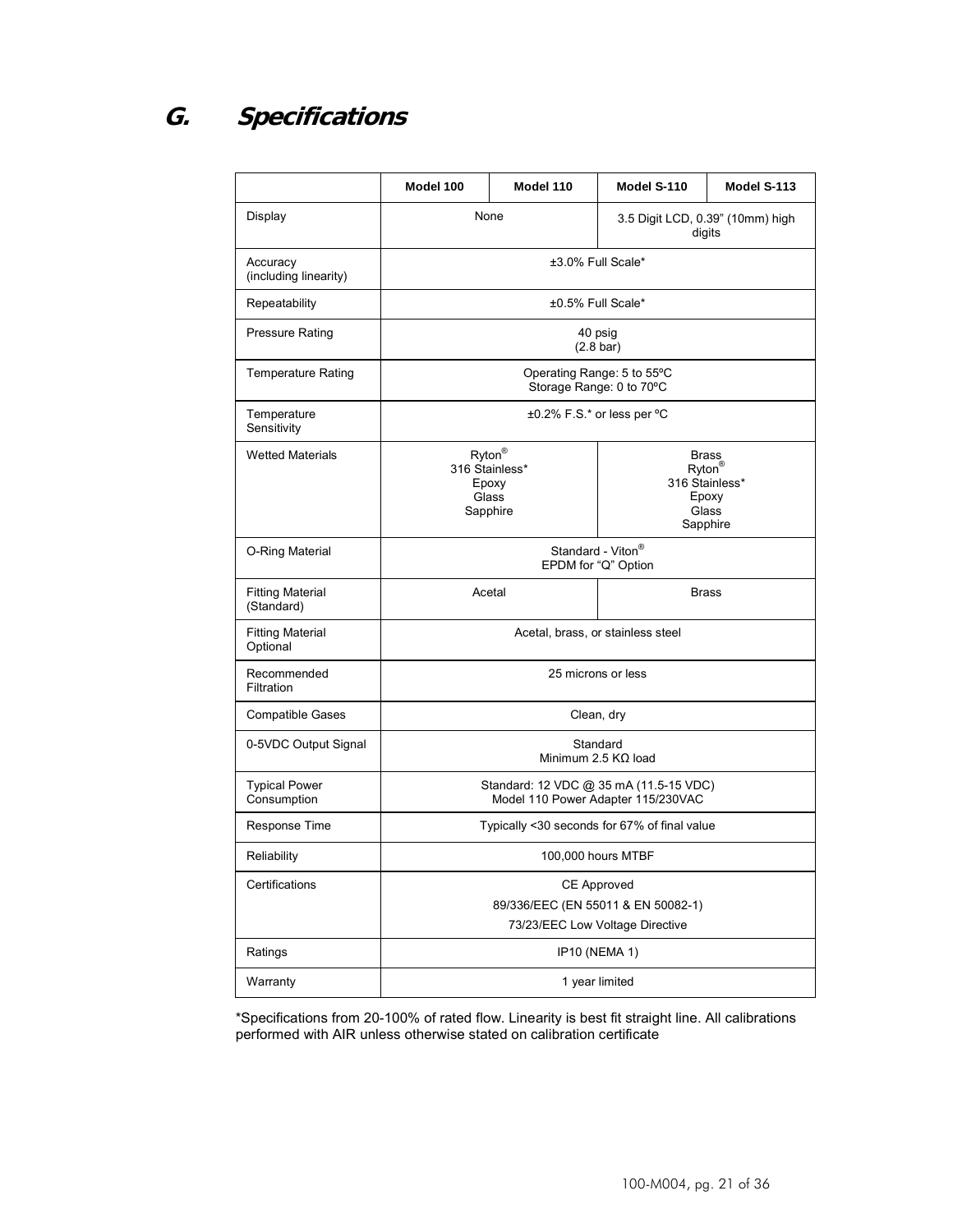## **H. Connector Pin And Wire Color Cross Reference**



**Pin Configuration for Connector Socket and Connector** 

| Pin | <b>Cable Wire Color</b> | <b>Description</b>                  |
|-----|-------------------------|-------------------------------------|
|     | <b>Black</b>            | Signal & Power Negative<br>(Ground) |
| 2   | White                   | <b>Voltage Output</b>               |
|     | Red                     | <b>Power Positive</b>               |
|     | Green                   | Not Used                            |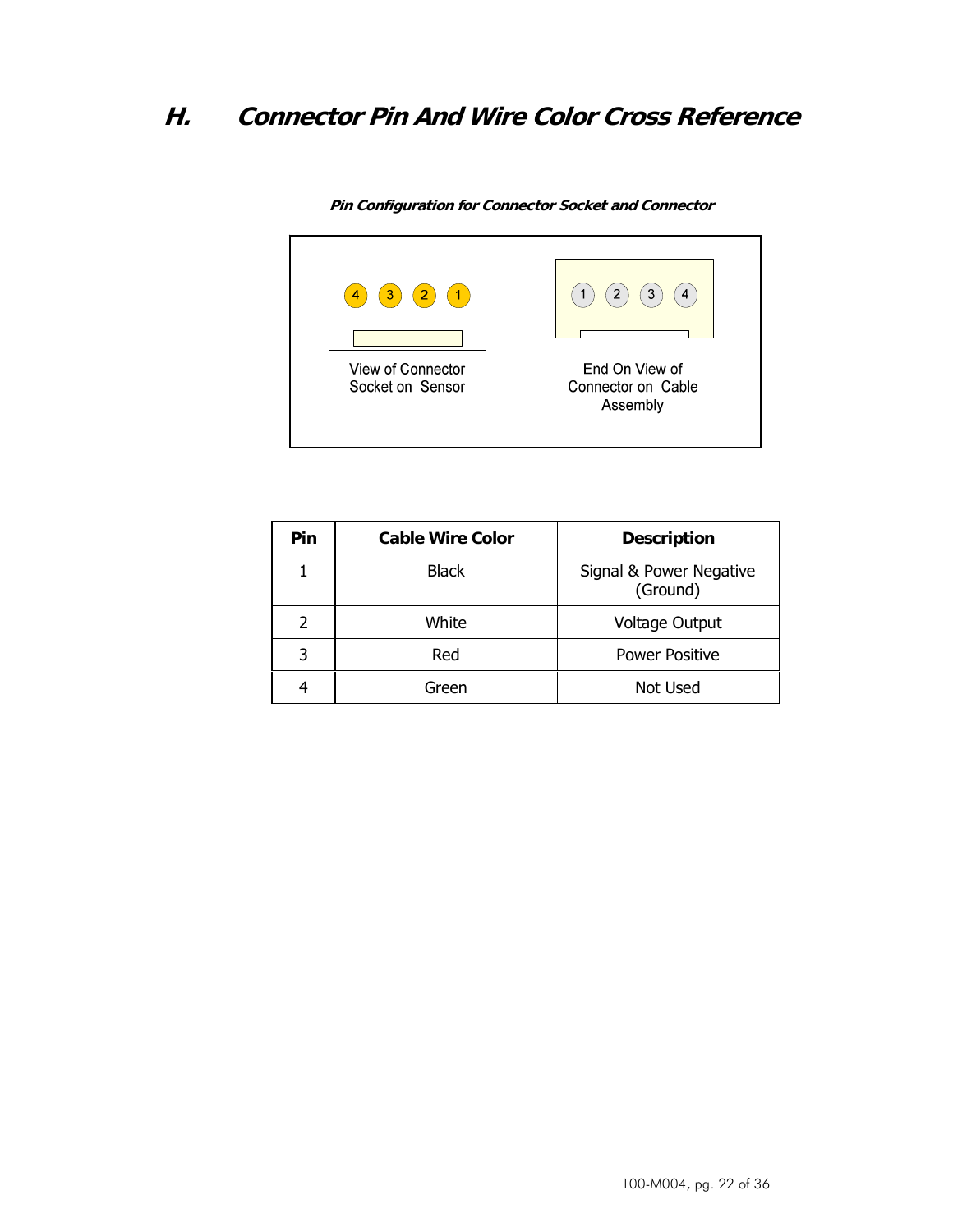## **I. Dimensions**

**ALL DIMENSIONS IN INCHES (MILLIMETERS IN BRACKETS)** 

**Model 100 - Flow Ranges 3-8, "A4" Fittings Shown**

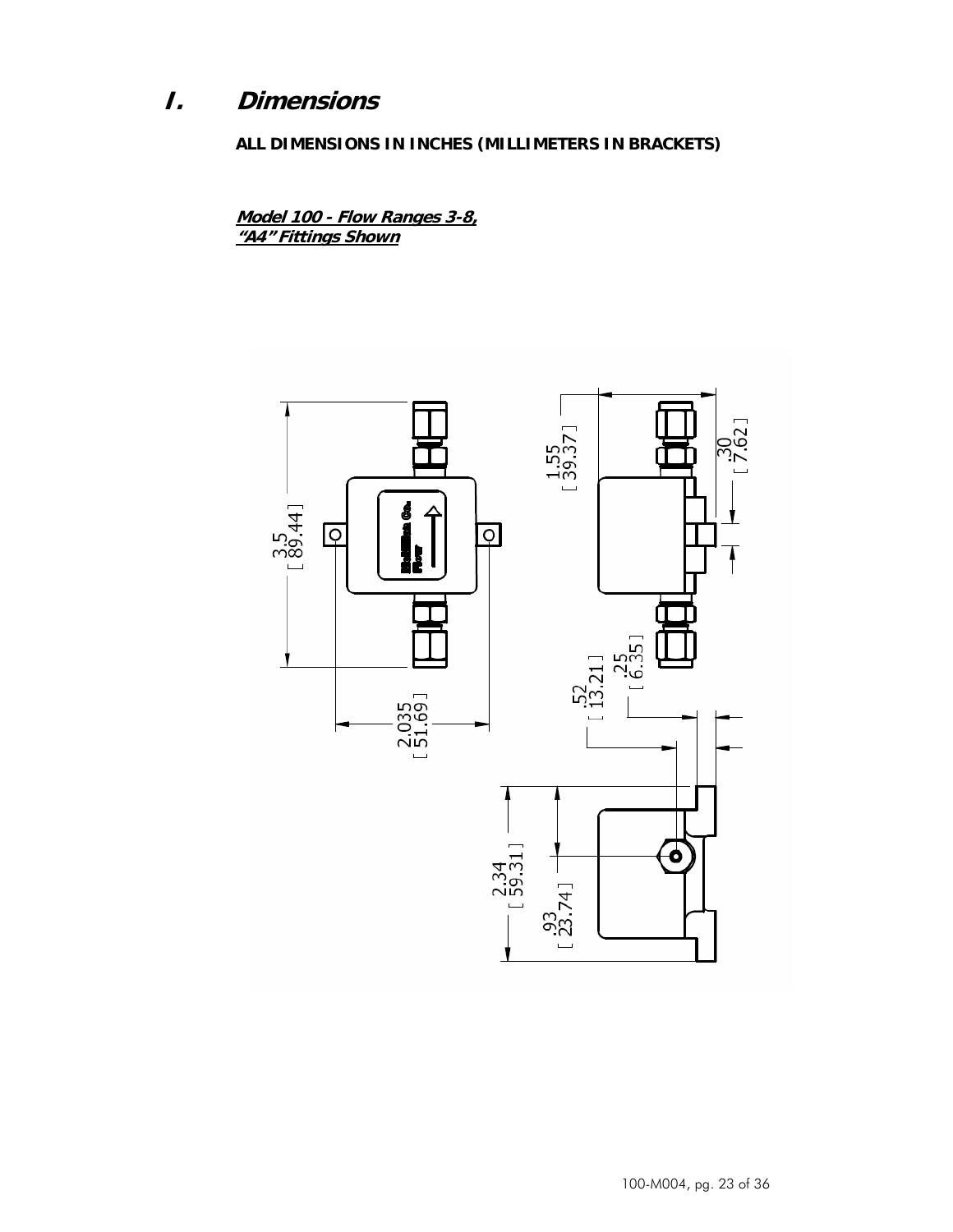Model 100- Flow Range 9,<br>"A4" Fittings Shown

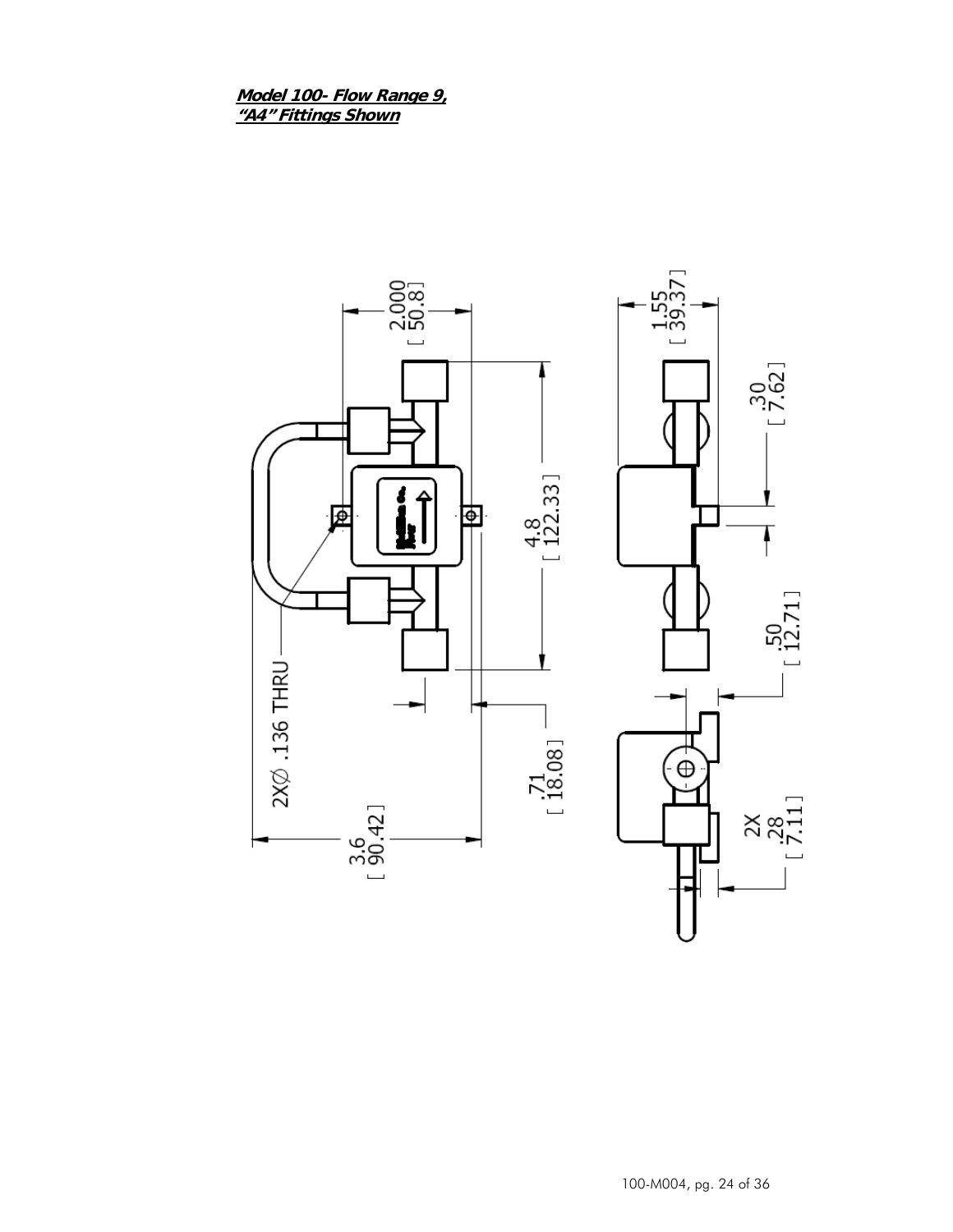Model 100 - Flow Ranges 10-14, "A7" Fittings Shown

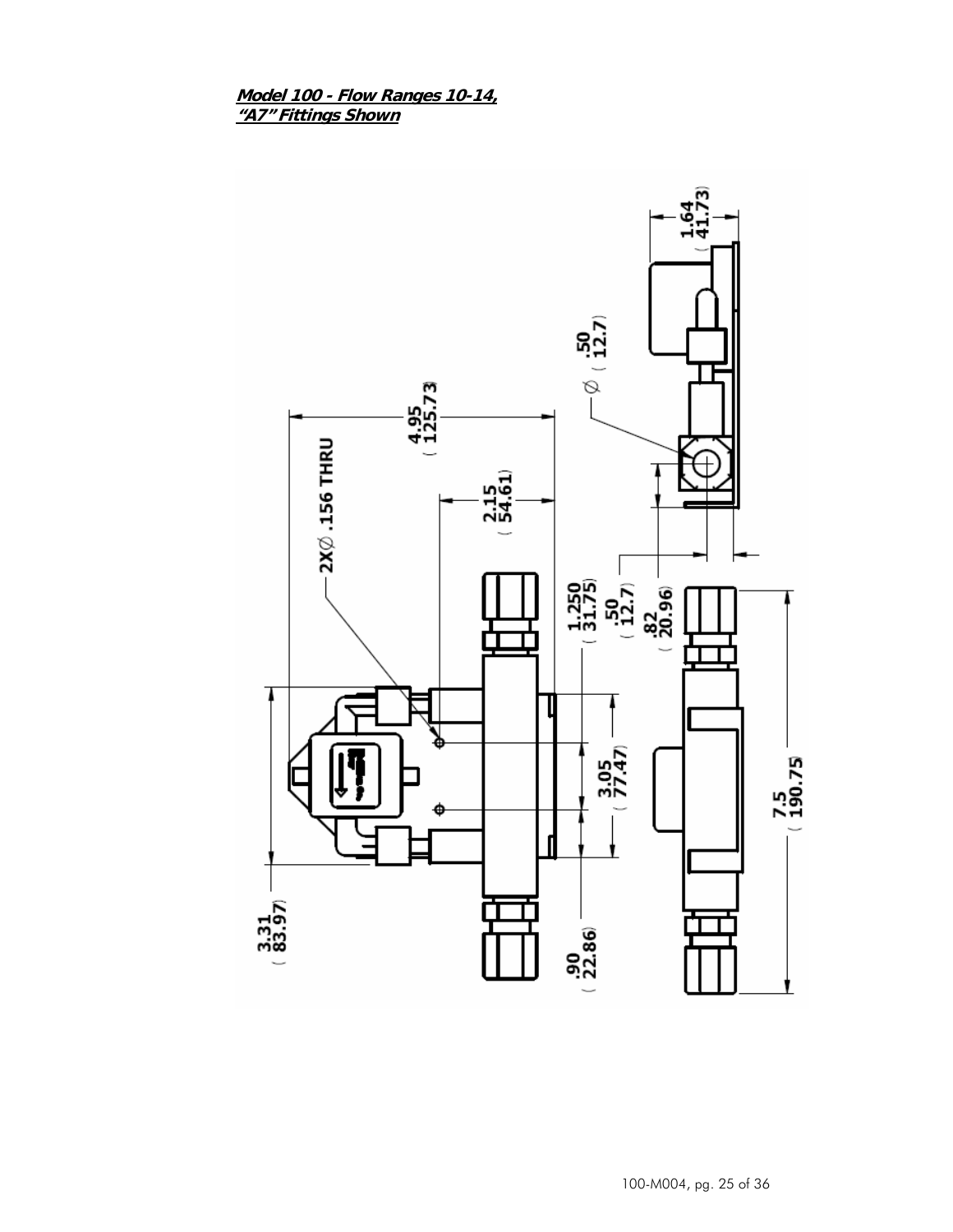Model S-110 - Flow Ranges 3-8,<br>"A4" Fittings Shown

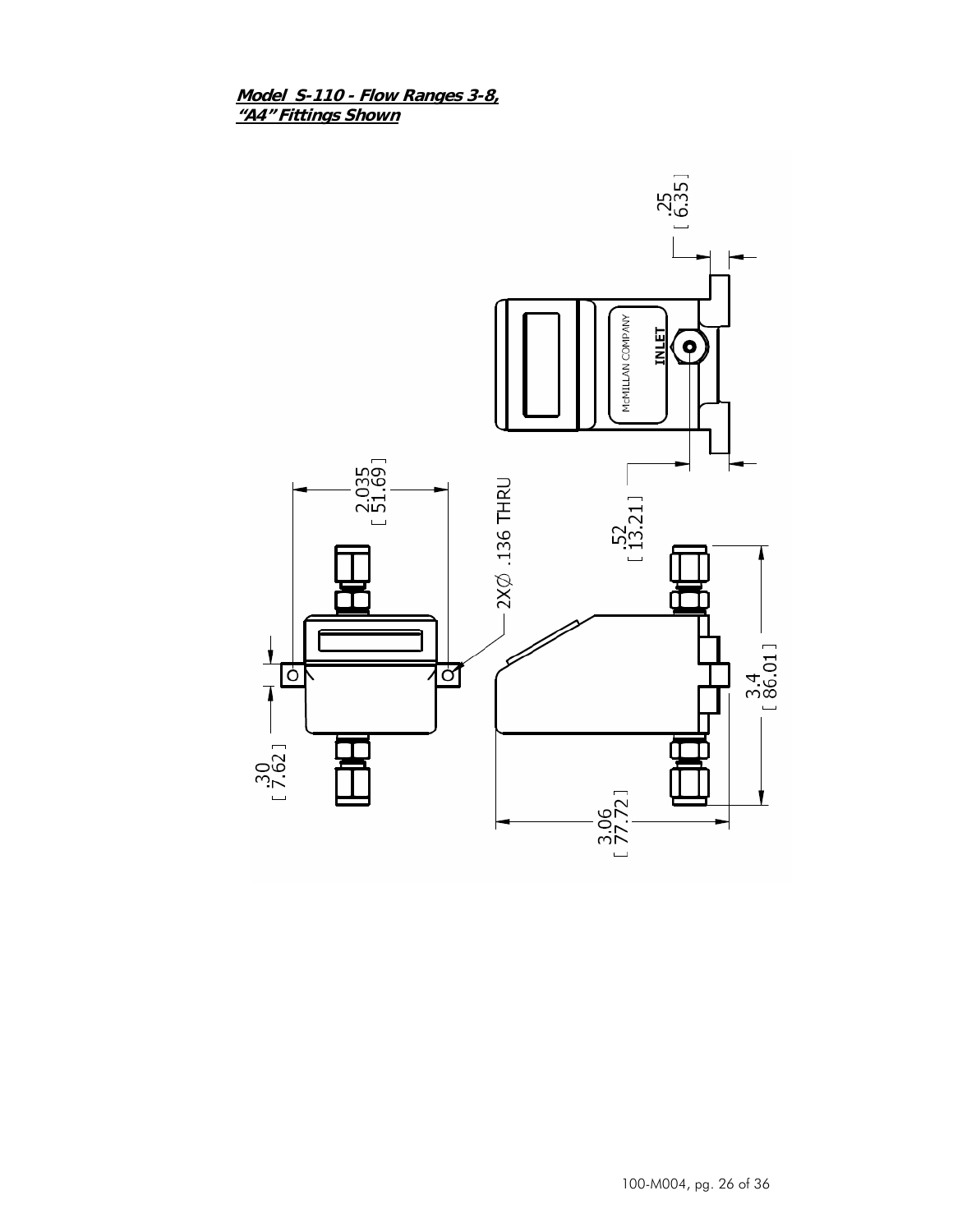Model S-110 - Flow Range 9,<br>"A4" Fittings Shown



100-M004, pg. 27 of 36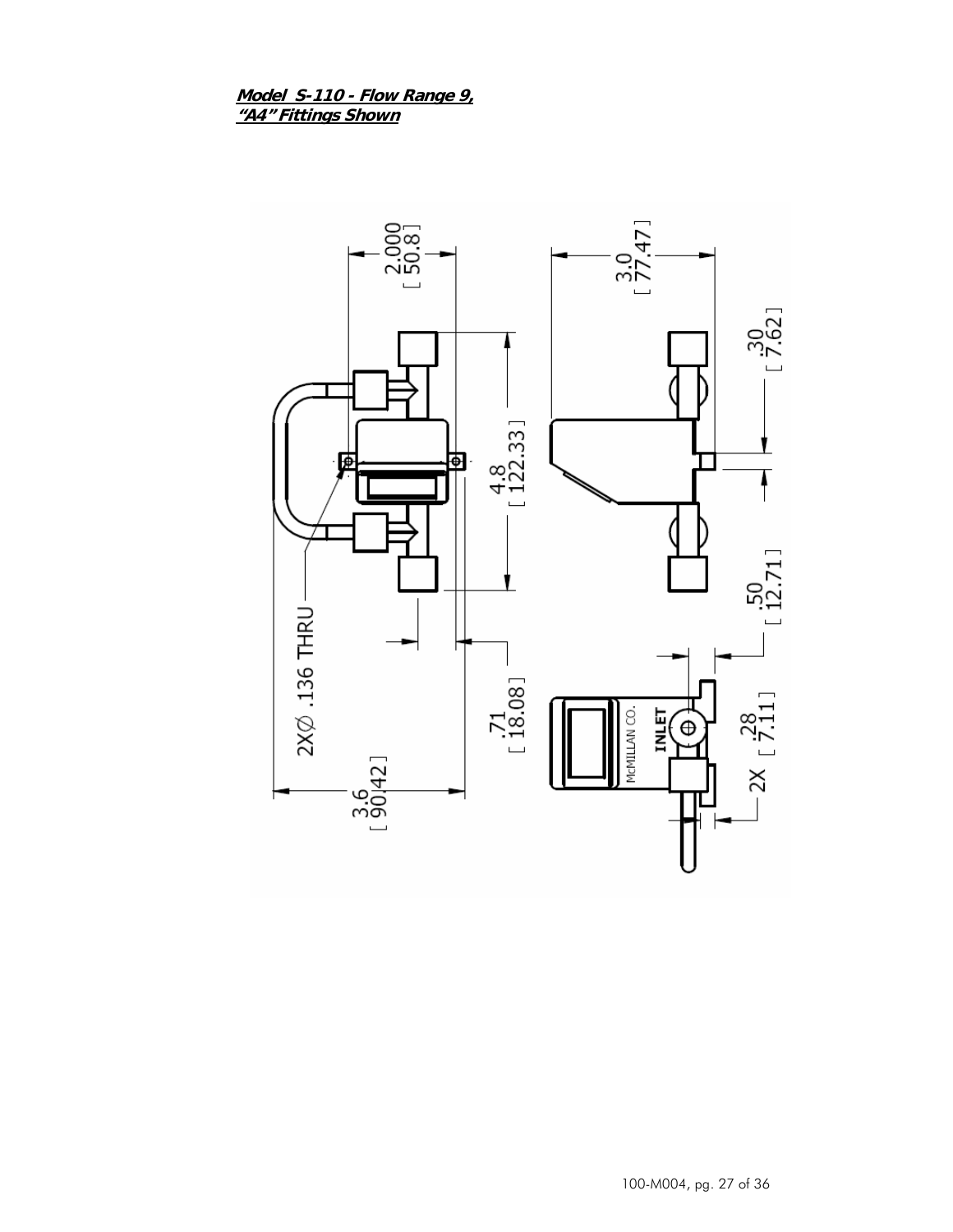Model S-110 - Flow Ranges 10-14,<br>"A7" Fittings Shown

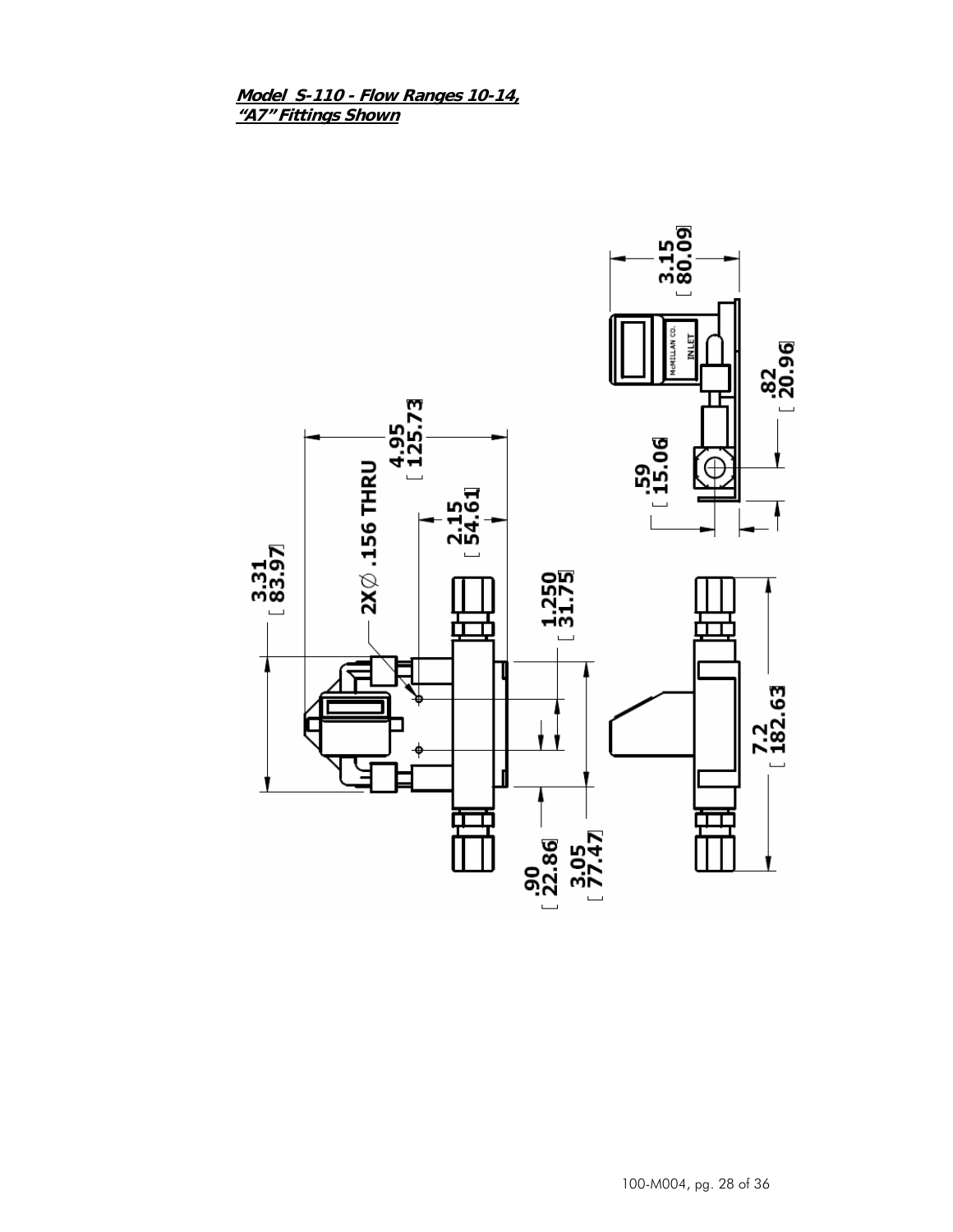Model S-113 - Flow Ranges 3-9, "A4" Fittings Shown

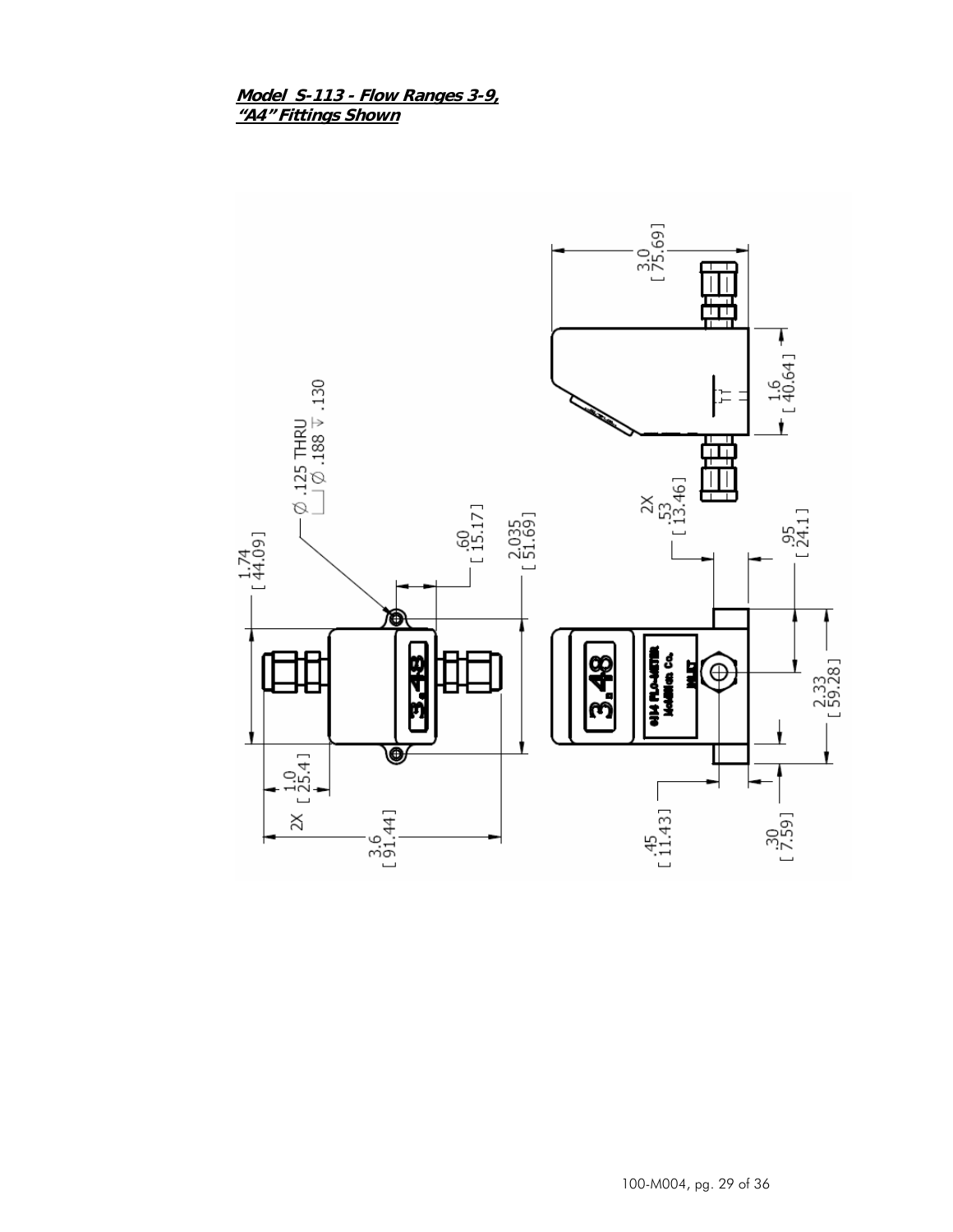## **J. Limited Warranty For Gas and Liquid Micro-Turbine Flow Products and Associated Standard Accessories (Excludes Ultra High Purity Products)**

#### DURATION OF LIMITED WARRANTY, MATERIALS & WORKMANSHIP

R.D. McMillan Co., Inc., hereinafter referred to as "McMillan", warrants these products and their associated standard accessories manufactured by McMillan and supplied hereunder, to be free from defects in materials and workmanship for a period of twelve (12) months from the date of shipment to the customer when installed, serviced and operated in its recommended environment. This warranty is not affected in any part by McMillan providing technical support or advice.

Replacement parts are warranted to be free from defects in material or workmanship for ninety (90) days or for the remainder of the Limited Warranty period of the McMillan product in which they are installed, whichever is longer. Parts not installed by factory authorized service centers may void the warranty.

#### PRODUCT RETURNS

#### (a) General Policy:

Any product or parts determined by McMillan's inspection to have failed per this warranty, will at McMillan's option, be repaired or replaced with an equivalent or comparable product without charge. McMillan's obligation hereunder shall be limited to such repair and/or replacement and shall be conditional upon McMillan's receiving written notice of any alleged defect within ten (10) days of its discovery. The customer will, however, be responsible for returning the product to McMillan's manufacturing facility in Georgetown, Texas, U.S.A., and for assuming the cost of removing the original product and reinstalling the repaired or replaced product. A written specific explanation of the problem must be included with each returned product. Returned goods should be properly packaged to prevent shipping damage and shipped prepaid to McMillan.

#### (b) Safety Requirements:

For safety reasons, McMillan must be advised of any hazardous fluid or toxic materials that were in or on the product to be returned. Customer must certify in writing that all such hazardous, corrosive or toxic substances have been completely removed, cleaned or neutralized from the returned product prior to shipment to McMillan. McMillan shall hold the returned items pending receipt of customer's statement for defect and certification of cleanliness of returned items, provided that, prior to such receipt, risk of loss of returned items shall remain with customer. Flow sensors, flow meters and flow controllers must be thoroughly cleaned to remove any toxic, corrosive or hazardous fluids that may internally remain therein before shipping product to McMillan.

#### (c) Shipping Requirements:

Customer is responsible for all shipping charges (except for those products under warranty, in which cases customer shall bear the cost of inbound shipping as described herein below, and McMillan shall bear the cost of outbound shipping). Customer is responsible for the costs of out of warranty repairs and/or recalibration. McMillan will ship items repaired under warranty back to customer by the most economical shipping means. Expedited shipping methods may be available at customer's expense. All returned items shall be returned to a McMillan authorized service center., freight prepaid, accompanied or preceded by a particularized statement of the claimed defect and with a clearly readable Returned Material Authorization ("RMA") number affixed to the shipping label. Contact McMillan Customer Service Department for RMA number. Warranty claims shall be made only by using the McMillan's Returned Material Authorization form, completely filled out and returned to McMillan in accord with McMillan's Product Return Policy and Procedure Form.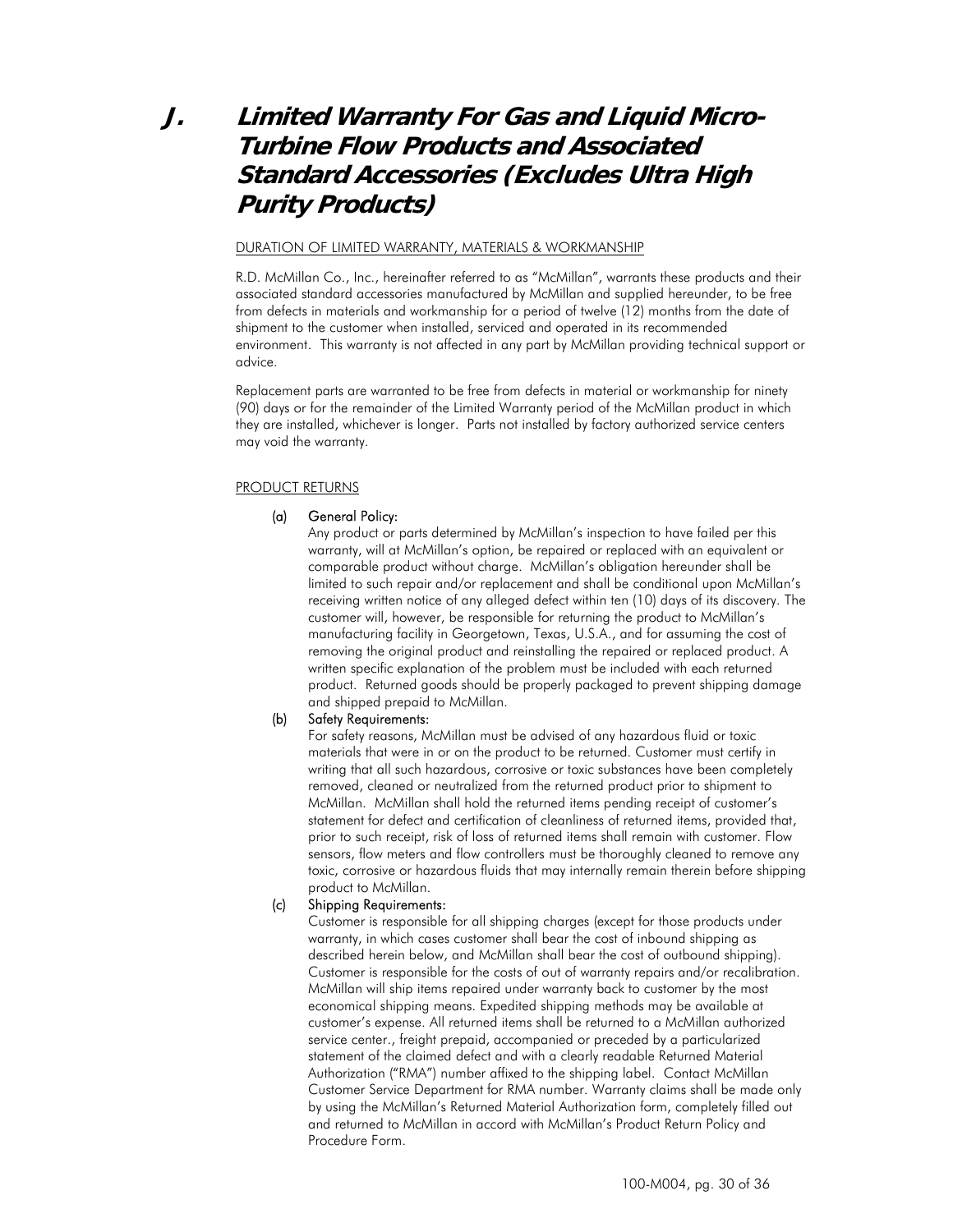Contact McMillan's Customer Service Department as follows for instructions:

Telephone calls in U.S.A. ( CST ) 1-800-861-0231 Outside U.S.A. +1 512-863-0231 Or Fax: + 1-512-863-0671 E-mail: sales@mcmflow.com

#### DESIGN, PROCESS and MANUFACTURING CHANGES

McMillan may make changes in the design or manufacture of any products sold hereunder without incurring any obligation to incorporate such changes into products manufactured prior to incorporation of such design or manufacturing changes. McMillan reserves the right to make design or manufacturing changes without prior notice. McMillan products and replacement parts are manufactured using new materials or new and equivalent to new in appearance, performance and reliability. Due to continuous research, testing, product improvements and enhancements, McMillan reserves the right to change product specifications without notice, except to the extent an outstanding bid obligation exists.

#### LIMITATION of LIABILITY

Except as expressly set forth in this limited warranty, McMillan makes no other warranties or conditions, express or implied, including any implied warranties of merchantability and fitness for a particular purpose. McMillan expressly disclaims all warranties and conditions not stated in this limited warranty. Any implied warranties that may be imposed by law are limited in duration to the limited warranty period. Buyer/customer agrees that models or samples shown to buyer/customer were merely used to illustrate the purchased product and not to represent, promise or guarantee that any purchased products delivered hereunder would conform to such models or samples. McMillan's distributors or sales representatives have no authority to give warranties beyond those provided in this limited warranty.

If customer's product fails to work as warranted herein, customer's sole and exclusive remedy shall be the repair or replacement at McMillan's option. McMillan is not liable for any damages caused by the product or the failure of the product to perform, including any lost profits or savings, incidental or consequential damages. McMillan is not liable for any claim made by a third party or made by a buyer for a third party. No actions arising out of sale of the products sold hereunder or this limited warranty may be brought by either party more than two (2) years after the cause of action accrues. This limitation of liability applies whether damages are sought, or a claim made, under this limited warranty or as a tort claim (including negligence and strict product liability), a contract claim, or any other claim. This limitation of liability cannot be waived or amended by any person. This limitation of liability will be effective even if customer has advised McMillan or an authorized representative or distributor of McMillan of the possibility of any such damages

This limited warranty gives customer specific legal rights. Customer may also have other rights that may vary from state to state or country to country. Customer is hereby advised to consult applicable state or country laws for a full determination of customer's rights.

#### EXCLUSIONS FROM WARRANTY

This limited warranty provided herein shall not apply to any product which:

- (1) has been repaired or altered outside of McMillan's factory (or authorized service center) in any way so as, in McMillan's judgment, to affect such purchased item's reliability or performance.
- (2) has been subject to misuse, mishandling, negligence, accident, or acts of God.
- (3) has been operated other than in accordance with the printed instructions prepared by McMillan and provided by McMillan with the product.
- (4) has been returned to McMillan after more than thirty (30) days following the date of the alleged product failure.
- (5) has been returned to McMillan without complying with the Safety Requirements or the Shipping Requirements contained herein.
- (6) requires calibration and/or routine maintenance, unless this calibration or routine maintenance is required as a result of a product failure that is covered under terms of this warranty.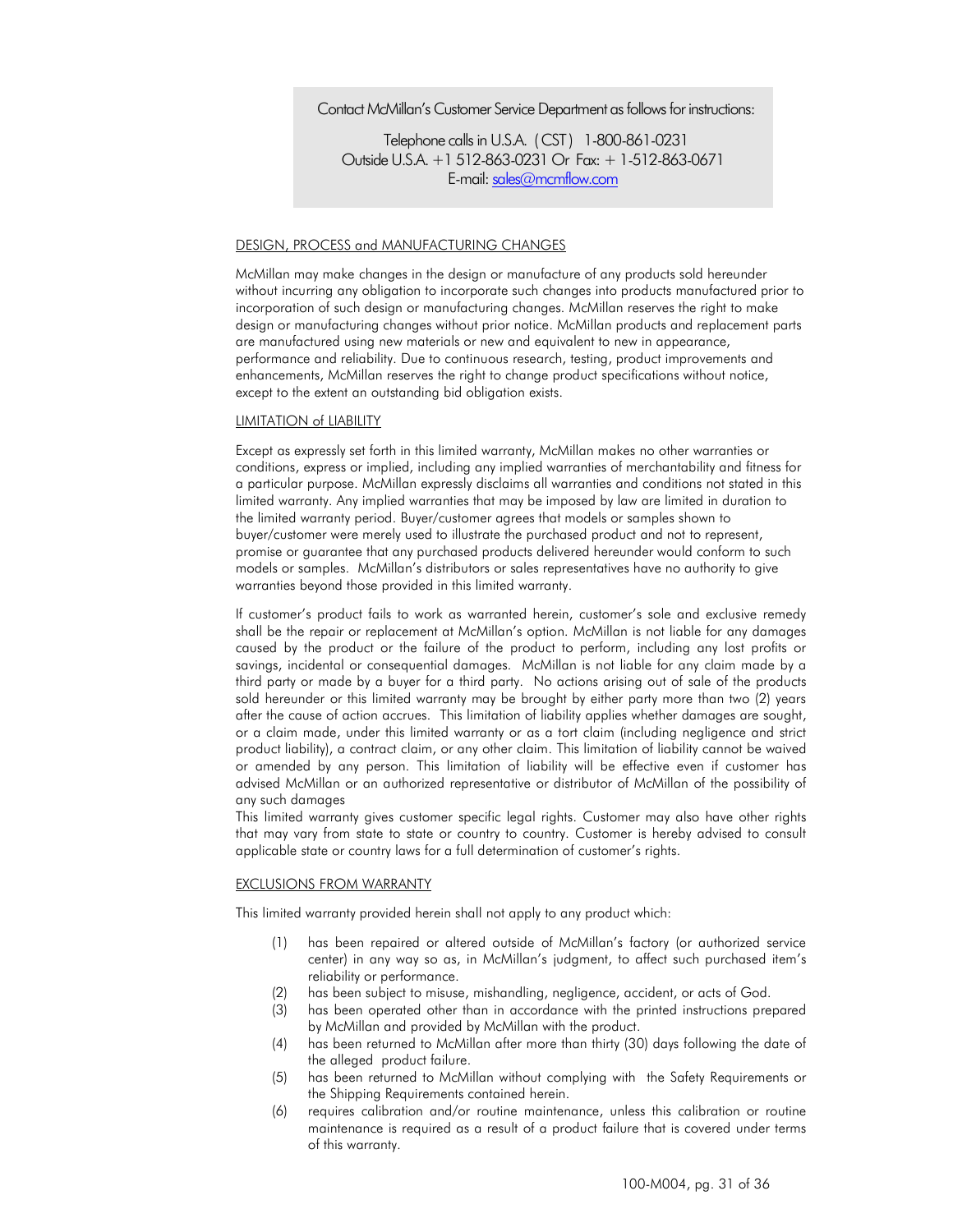- (7) are consumable parts, such as filter elements, batteries or tube fittings.
- (8) requires replacement or repairs resulting from buyer's improper choice of product flow range, or require repair or replacement due to buyer subjecting product to corrosive fluids or other fluids not suited for use in product
- (9) has flow passages clogged due to failure to use a filter to protect product from particulates in fluid flow stream, or other cause to produce clogged passages
- (10) has been operated outside of recommended specifications (such as voltage, temperature, or flow range, etc.)
- (11) has been damaged or cracked due to negligence in failing to follow printed instructions to prevent excessive torque from being applied to product housing ( generally polyphenylene sulfide plastic )
- (12) has been damaged as a result of gross over-speeding, or prolonged over-speeding of the micro-turbine wheel
- (13) has been damaged as a result of severe sudden impact forces (example: dropping the product)

#### METHOD OF SETTLEMENT OF ANY CLAIMS, DISPUTES AND CONTROVERSIES

The provisions of this warranty are severable and if one or more provisions are deemed invalid, the remaining provisions shall remain in effect. Further, in the event that any provision is held to be over broad as written, such provision shall be deemed amended to narrow its application to the extent necessary to make the provision enforceable according to applicable law and shall be enforced as amended. This warranty shall be construed and interpreted in English.

All claims, disputes and controversies arising out of or relating in any way to claims under any warranties, either express or implied (including implied warranty of merchantability), or claims based on any consumer protection act or deceptive trade practice act, contract, tort, statute, or common law, or any alleged breach, default, and/or misrepresentation, will be resolved by means of final and binding arbitration. This limited warranty, including any contests to the validity or enforceability of this limited warranty, shall be finally settled by arbitration under the Rules of Conciliation and Arbitration of the International Chamber of Commerce by one or more of its arbitrators appointed in accordance with the Rules, and judgment upon award rendered may be entered in any court having jurisdiction thereof. The place of arbitration shall be Austin, Texas U.S.A., and the Texas Uniform Commercial Code, as then enacted shall govern the rights and duties of the parties of this agreement without regard to conflicts-of-law principles. The arbitration shall be conducted in English. The UN Convention on Contracts for the International Sale of Goods shall not apply to this Limited Warranty.

R. D. McMillan Company, Inc. 7075 R.R. 2338 P. O. Box 1340 Georgetown, Texas U.S.A. 78627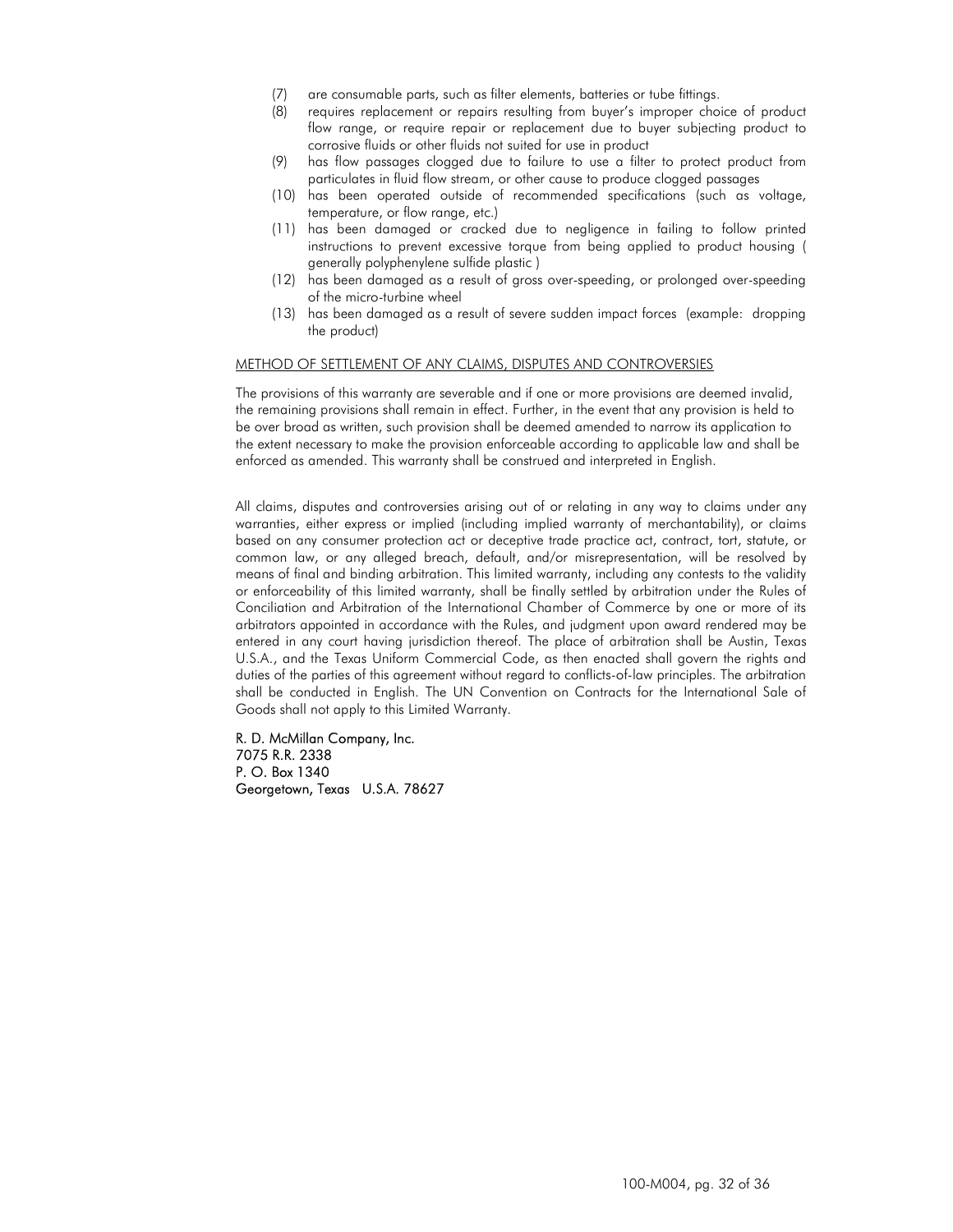# **K. Troubleshooting Guide**

| Symptom                                       | Possible Cause                                                             | Method of Correction                                                                                 |
|-----------------------------------------------|----------------------------------------------------------------------------|------------------------------------------------------------------------------------------------------|
| <b>Unit Leaks</b>                             | Fittings not tight enough.                                                 | Tighten fittings (see section<br>B4)                                                                 |
|                                               | Sensor assembly cracked                                                    | Unit must be returned for<br>repair (see Section J)                                                  |
| No output signal or                           | No power or low power                                                      | Apply correct power                                                                                  |
| flow indication                               | No flow passing through<br>unit                                            | Display or output should<br>read zero.                                                               |
|                                               | Output shorted or<br>overloaded                                            | Check electrical connections<br>(see section B5)                                                     |
|                                               | Improper connection                                                        | Check electrical connections<br>(see section B5) and ensure<br>connector is correctly<br>plugged in. |
|                                               | Moisture on internal<br>electronics                                        | Allow unit to dry out in a<br>dry environment.                                                       |
|                                               | Output circuitry damaged                                                   | Unit must be returned for<br>repair (see Section J)                                                  |
| Flow indication<br>"bounces" or<br>fluctuates | Flow is actually fluctuating                                               | Correct flow source to<br>obtain steady flow                                                         |
|                                               | Using a pulsatile or piston<br>pump that causes a<br>pulsating flow of gas | Switch to a stable source of<br>qas                                                                  |
|                                               | Not using the fittings<br>supplied by the<br>manufacturer                  | Use the supplied fittings                                                                            |
|                                               | Moisture in sensor                                                         | Remove moisture and allow<br>unit to dry out                                                         |
|                                               | Turbulence in tubing or<br>sensor                                          | Straighten the inlet tubing<br>or lengthen it to at least 6"<br>(150mm)                              |
|                                               | Fluctuating input power                                                    | Correct the power source or<br>change to a regulated<br>supply                                       |
|                                               | Mechanical sensor assembly<br>damaged                                      | Unit must be returned for<br>repair (see Section J)                                                  |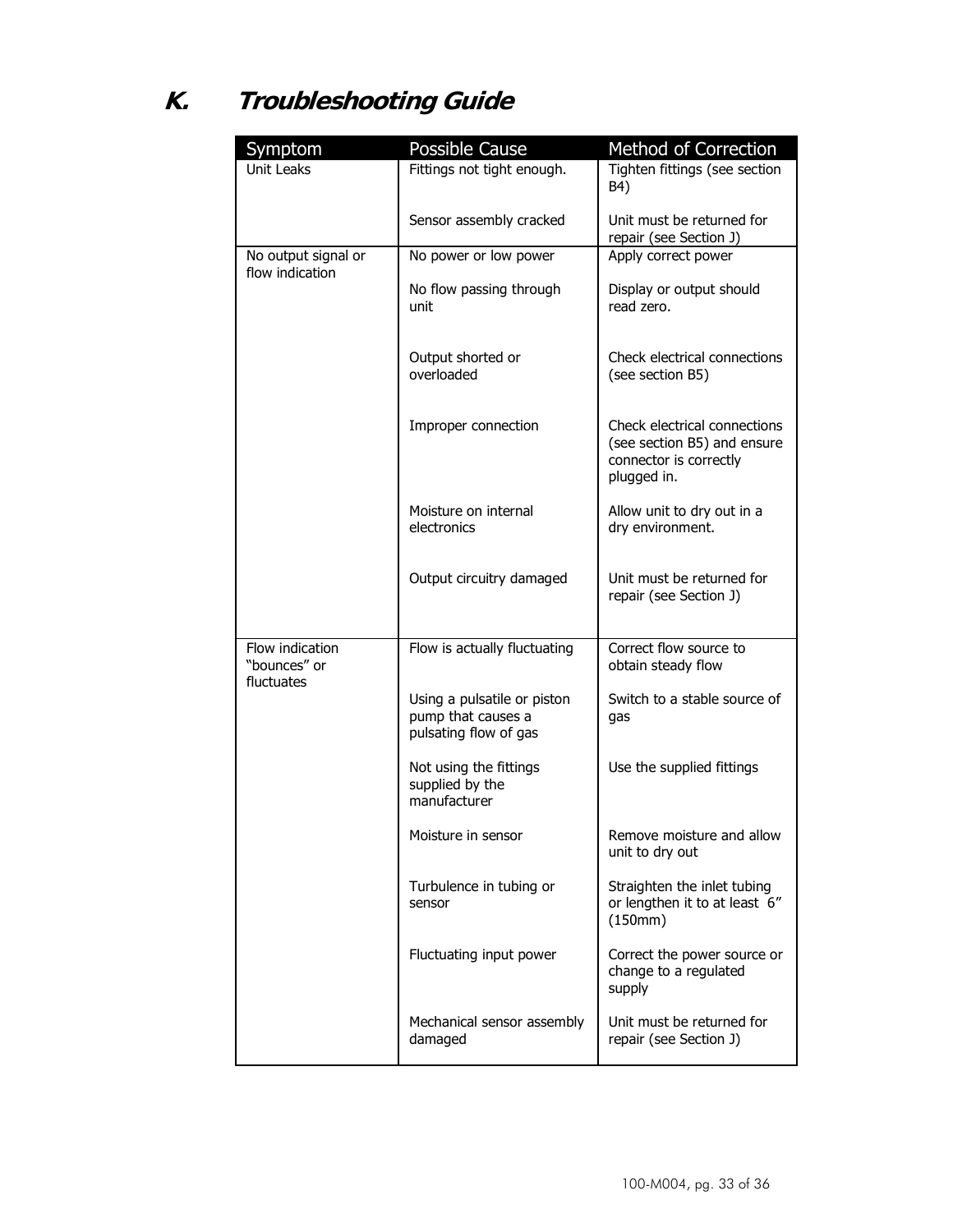| Symptom                                                               | <b>Possible Cause</b>                                                      | Method of Correction                                                       |
|-----------------------------------------------------------------------|----------------------------------------------------------------------------|----------------------------------------------------------------------------|
| Flow indication is not<br>linear and output too<br>low at lower flows | Attempting to measure<br>flows below the specified<br>minimum for the unit | Use higher flow rates                                                      |
|                                                                       | Moisture or liquid in sensor                                               | Remove moisture and allow<br>sensor to dry out                             |
|                                                                       | Mechanical sensor assembly<br>damaged                                      | Unit must be returned for<br>repair (see Section J)                        |
| Flow reading accuracy<br>is outside the<br>specification              | Gas has a specific gravity<br>other than Air at 20°C                       | Calculate the flow reading<br>error / offset as explained in<br>section C6 |
|                                                                       | Moisture in sensor                                                         | Allow sensor to dry out.<br>Ensure gas is dry.                             |
|                                                                       | Mechanical sensor assembly<br>damaged                                      | Unit must be returned for<br>repair (see Section J)                        |
|                                                                       | Pressure drop issue                                                        | Correct for the pressure<br>drop $(\Delta P)$                              |
| Flow indication is fixed<br>at one value                              | The maximum rated flow for<br>the unit is being exceeded.                  | Reduce the flow                                                            |
|                                                                       | Output circuits may be<br>damaged                                          | Unit must be returned for<br>repair (see Section J)                        |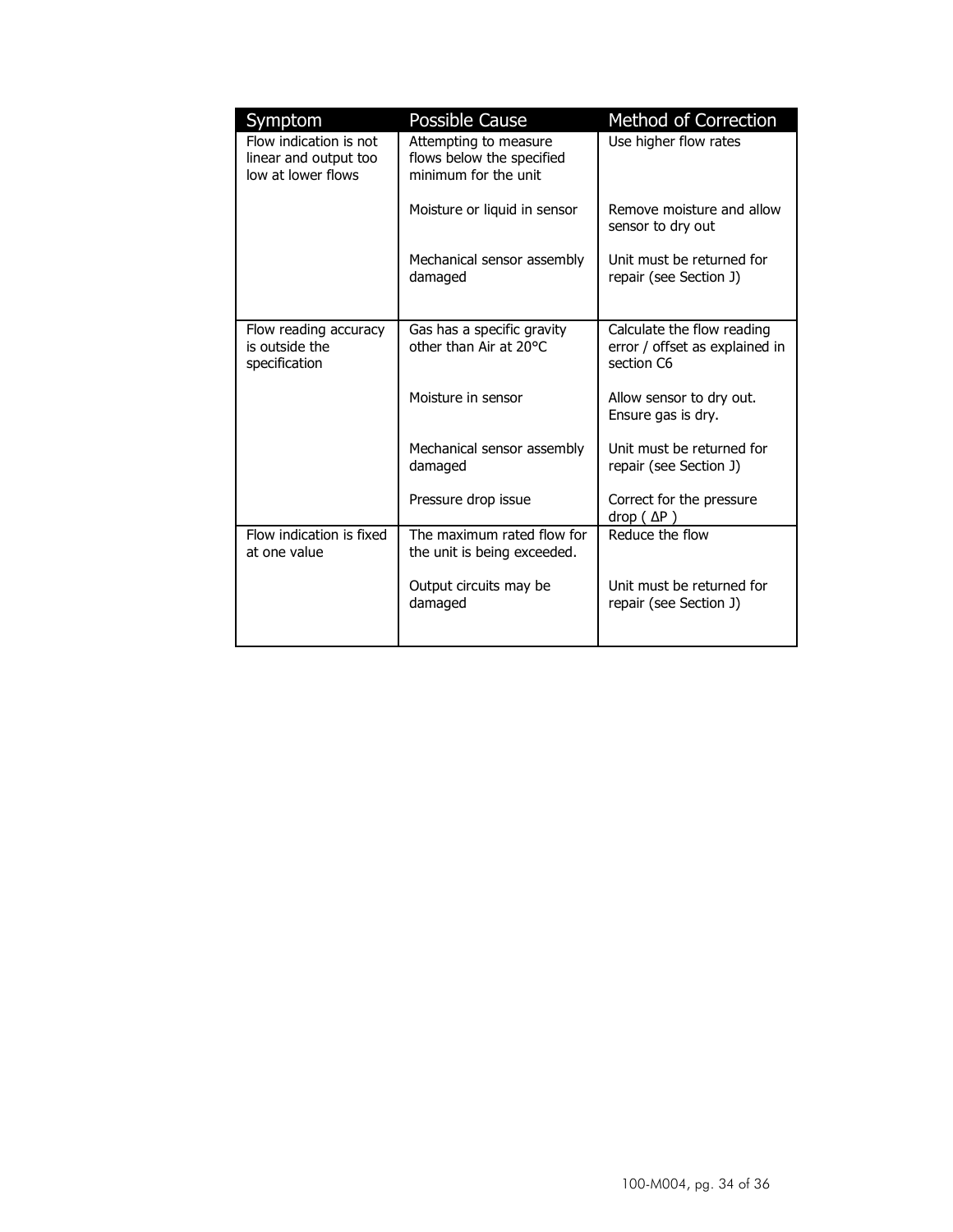## **L. Contacting McMillan**

| Website:                 | www.mcmflow.com                                                     |
|--------------------------|---------------------------------------------------------------------|
| Email:                   | tech@mcmflow.com                                                    |
| <b>Mailing address:</b>  | McMillan Company<br>P.O. Box 1340<br>Georgetown, TX 78627<br>U.S.A. |
| <b>Shipping address:</b> | McMillan Company<br>7075 RR 2338<br>Georgetown, TX 78628<br>U.S.A.  |
| <b>Phone:</b>            | (512) 863-0231                                                      |
| Fax:                     | $(512) 863 - 0671$                                                  |

For repairs and/or return information, please contact our service department any of the ways shown above.